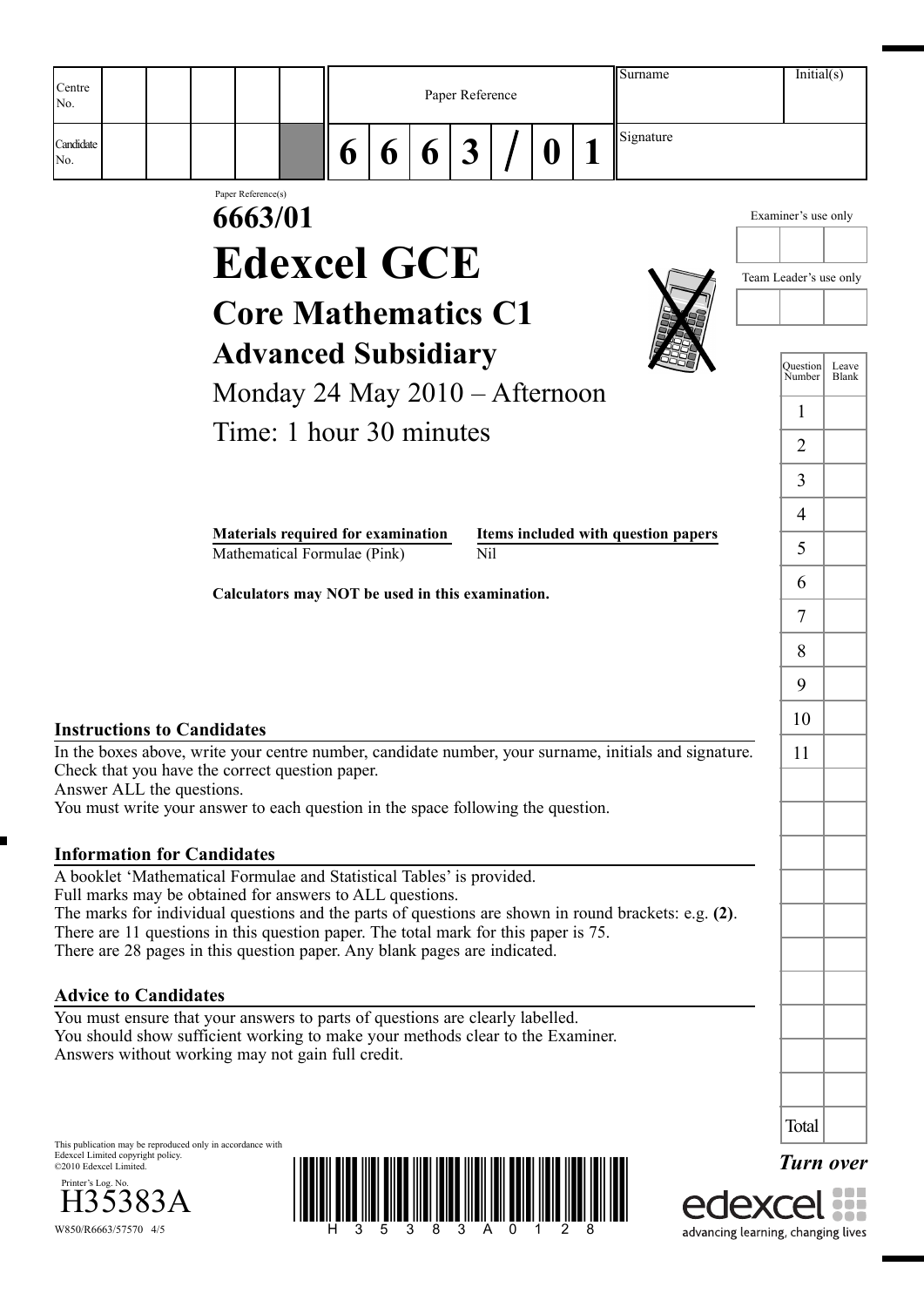|          |                                                       | Leave<br>${\tt blank}$ |
|----------|-------------------------------------------------------|------------------------|
| 1. Write | $\sqrt{(75)-1}$ (27)                                  |                        |
|          | in the form $k\sqrt{x}$ , where k and x are integers. |                        |
|          |                                                       | (2)                    |
|          |                                                       |                        |
|          |                                                       |                        |
|          |                                                       |                        |
|          |                                                       |                        |
|          |                                                       |                        |
|          |                                                       |                        |
|          |                                                       |                        |
|          |                                                       |                        |
|          |                                                       |                        |
|          |                                                       |                        |
|          |                                                       |                        |
|          |                                                       |                        |
|          |                                                       |                        |
|          |                                                       |                        |
|          |                                                       |                        |
|          |                                                       |                        |
|          |                                                       |                        |
|          |                                                       |                        |
|          |                                                       |                        |
|          |                                                       |                        |
|          |                                                       |                        |
|          |                                                       |                        |
|          |                                                       |                        |
|          |                                                       |                        |
|          |                                                       |                        |
|          |                                                       |                        |
|          |                                                       | Q1                     |
|          |                                                       | (Total 2 marks)        |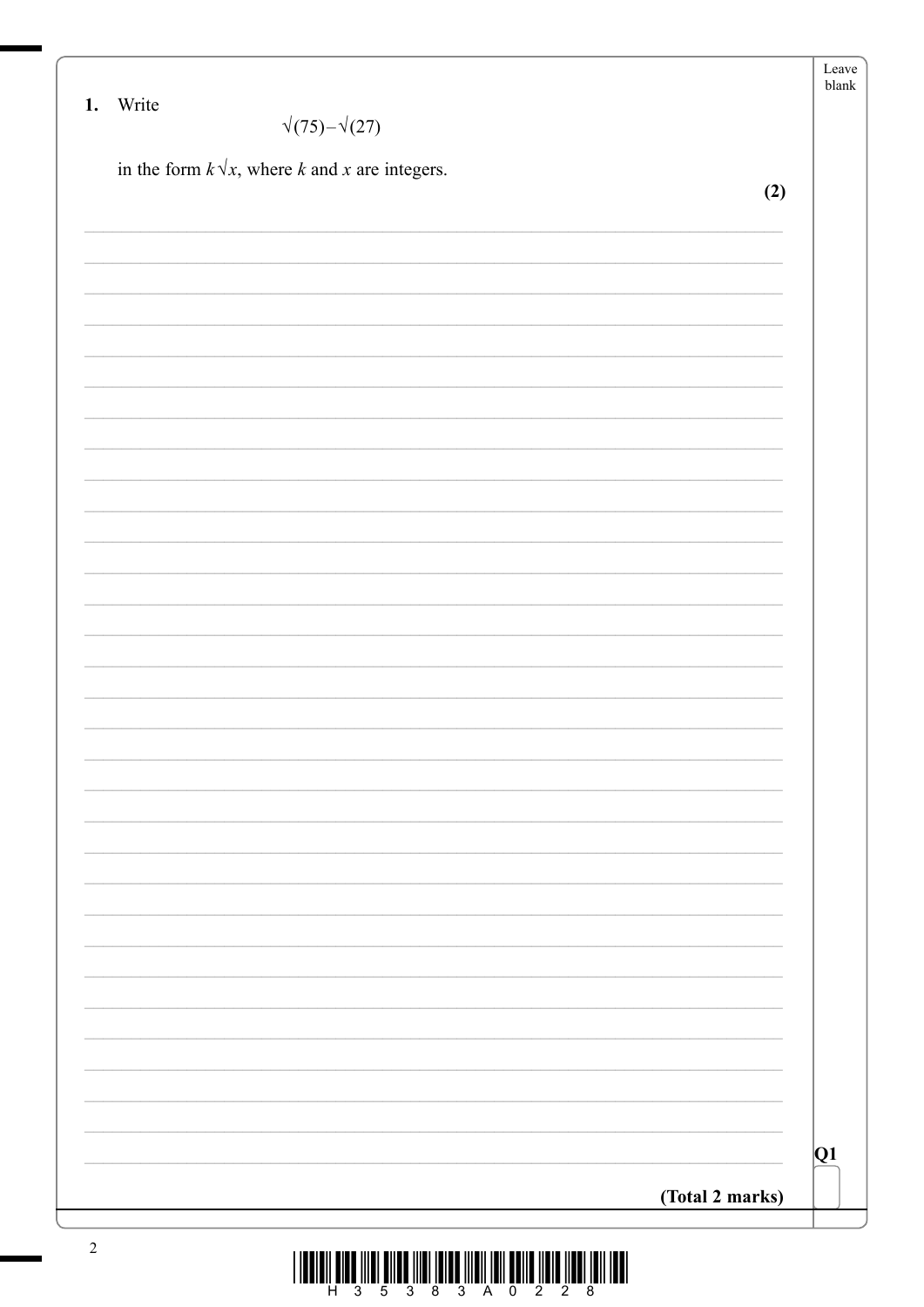| 2. Find                                                                                          |                 | Leave<br>blank |
|--------------------------------------------------------------------------------------------------|-----------------|----------------|
|                                                                                                  |                 |                |
| $\int (8x^3+6x^{\frac{1}{2}}-5) dx$                                                              |                 |                |
| giving each term in its simplest form.                                                           |                 |                |
|                                                                                                  | (4)             |                |
|                                                                                                  |                 |                |
|                                                                                                  |                 |                |
|                                                                                                  |                 |                |
|                                                                                                  |                 |                |
|                                                                                                  |                 |                |
|                                                                                                  |                 |                |
|                                                                                                  |                 |                |
|                                                                                                  |                 |                |
|                                                                                                  |                 |                |
|                                                                                                  |                 |                |
|                                                                                                  |                 |                |
|                                                                                                  |                 |                |
|                                                                                                  |                 |                |
|                                                                                                  |                 |                |
|                                                                                                  |                 |                |
|                                                                                                  |                 |                |
|                                                                                                  |                 |                |
|                                                                                                  |                 |                |
|                                                                                                  |                 |                |
|                                                                                                  |                 |                |
|                                                                                                  |                 |                |
|                                                                                                  |                 |                |
|                                                                                                  |                 |                |
|                                                                                                  |                 |                |
|                                                                                                  |                 | Q2             |
|                                                                                                  | (Total 4 marks) |                |
|                                                                                                  |                 |                |
| <u>I INDIANI WINDI ILINI MILINDI ILINI IMINDI ILINI IMILI MWINDI ILILINI ILINI IMILI IMILI I</u> |                 | $\mathfrak{Z}$ |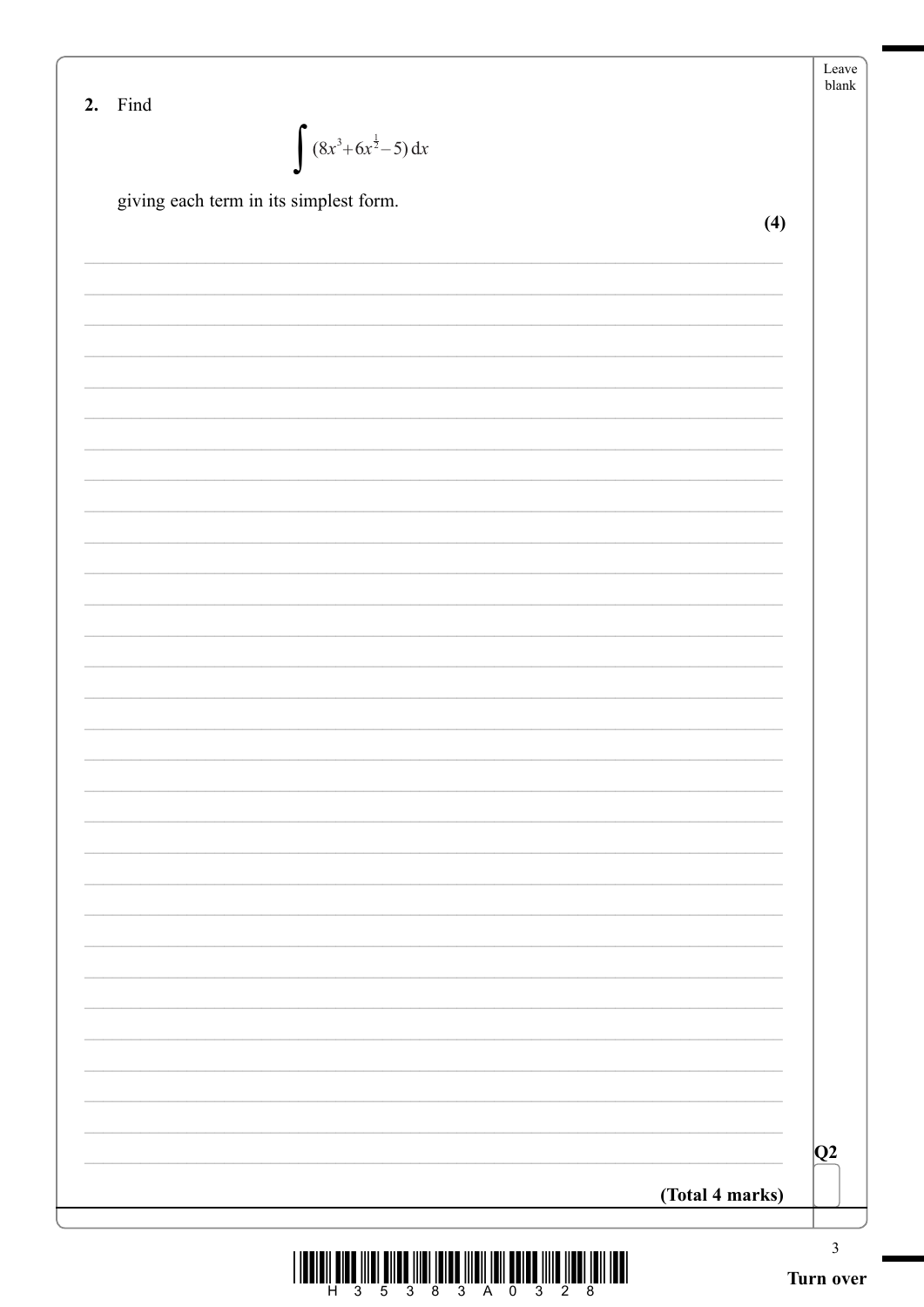|                                                |     | Leave<br>blank |
|------------------------------------------------|-----|----------------|
| Find the set of values of $x$ for which<br>3.  |     |                |
| (a) $3(x-2) < 8-2x$                            |     |                |
|                                                | (2) |                |
| (b) $(2x-7)(1+x) < 0$                          |     |                |
|                                                | (3) |                |
| (c) both $3(x-2) < 8-2x$ and $(2x-7)(1+x) < 0$ |     |                |
|                                                | (1) |                |
|                                                |     |                |
|                                                |     |                |
|                                                |     |                |
|                                                |     |                |
|                                                |     |                |
|                                                |     |                |
|                                                |     |                |
|                                                |     |                |
|                                                |     |                |
|                                                |     |                |
|                                                |     |                |
|                                                |     |                |
|                                                |     |                |
|                                                |     |                |
|                                                |     |                |
|                                                |     |                |
|                                                |     |                |
|                                                |     |                |
|                                                |     |                |
|                                                |     |                |
|                                                |     |                |
|                                                |     |                |
|                                                |     |                |
|                                                |     |                |
|                                                |     |                |
|                                                |     |                |
|                                                |     |                |
|                                                |     |                |
|                                                |     |                |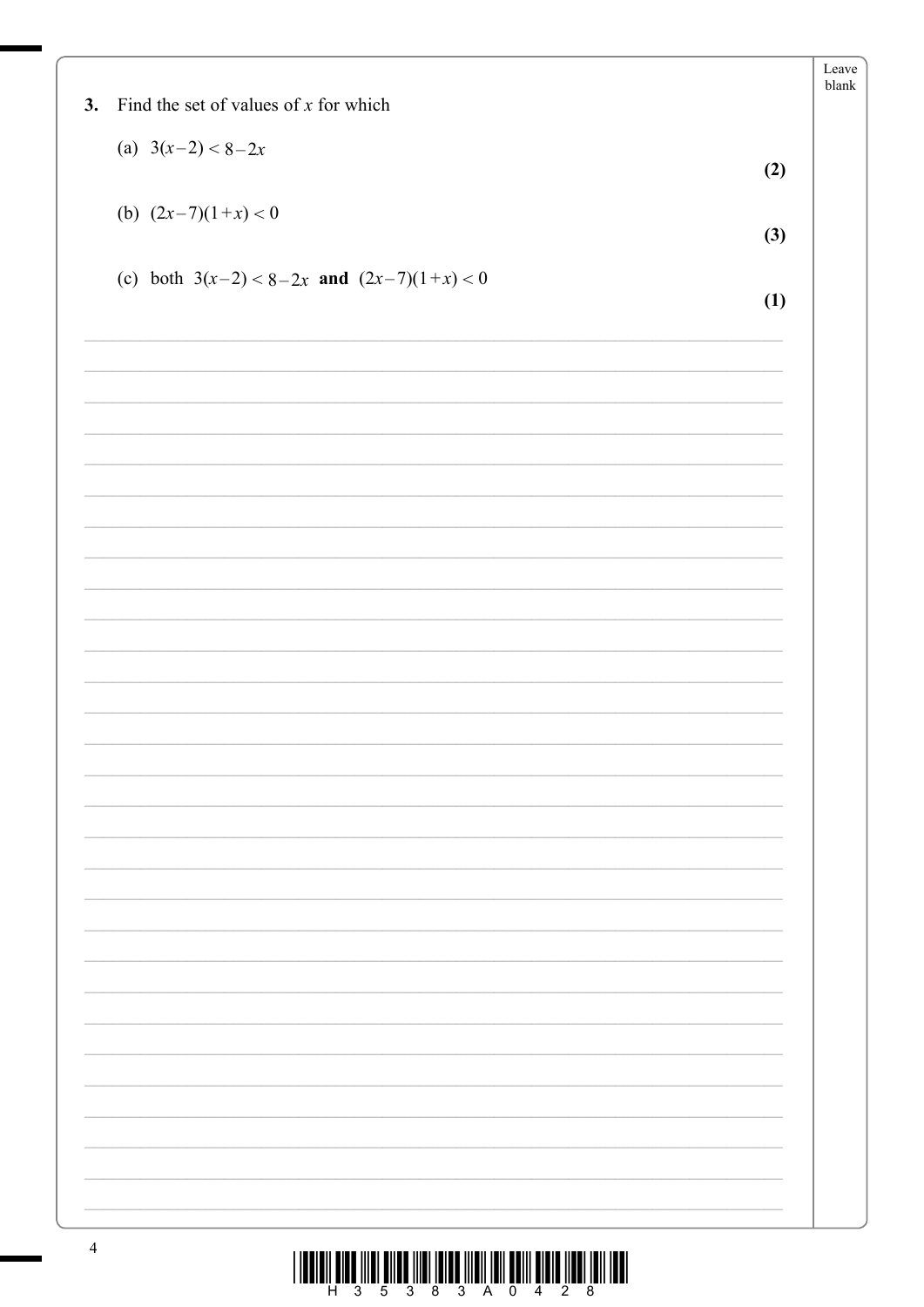|                 | Q3 |
|-----------------|----|
| (Total 6 marks) |    |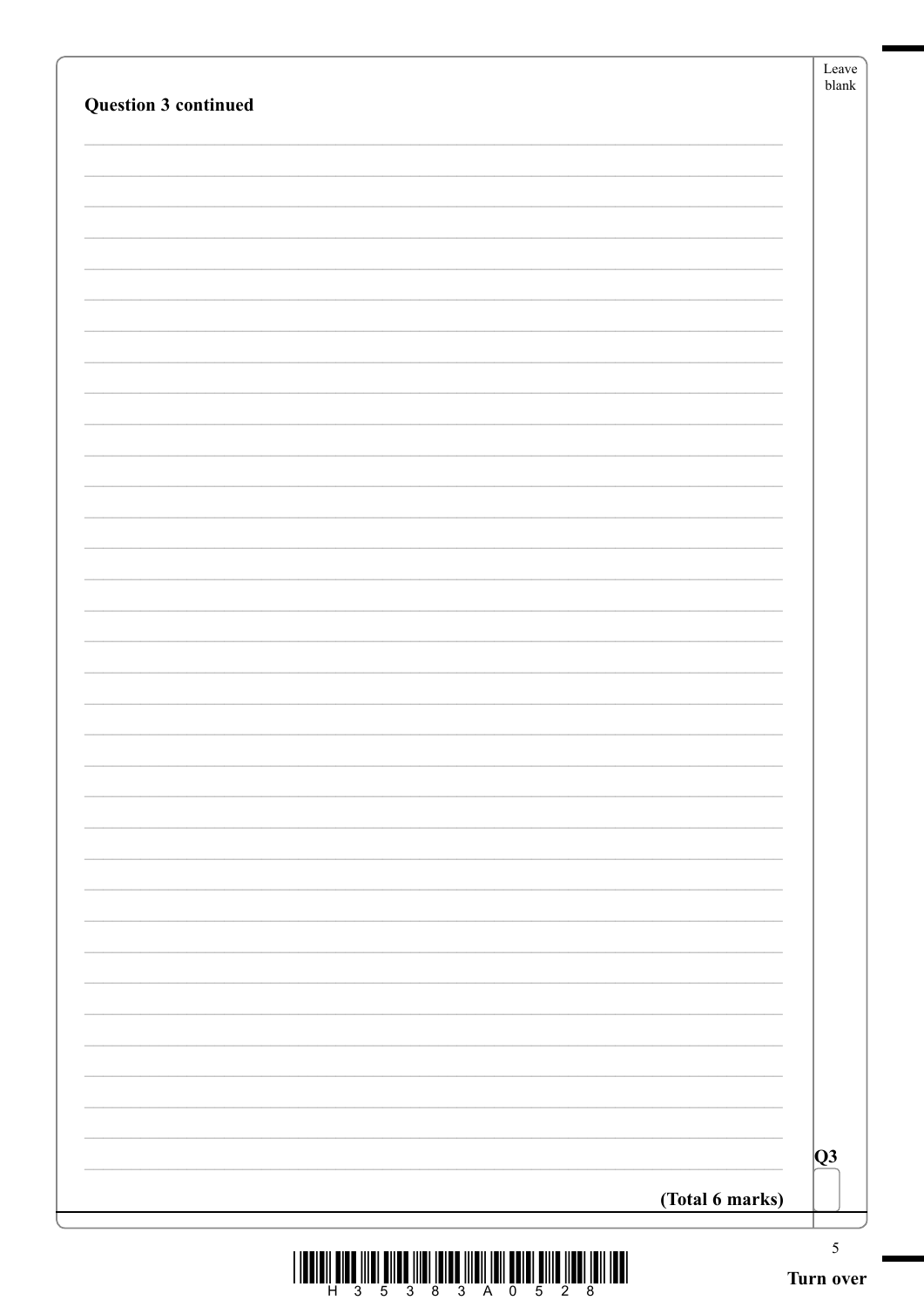| 4. | (a) Show that $x^2+6x+11$ can be written as                                                                                                                |  |
|----|------------------------------------------------------------------------------------------------------------------------------------------------------------|--|
|    | $(x+p)^2+q$                                                                                                                                                |  |
|    | where $p$ and $q$ are integers to be found.                                                                                                                |  |
|    | (2)                                                                                                                                                        |  |
|    | (b) In the space at the top of page 7, sketch the curve with equation $y = x^2 + 6x + 11$ ,<br>showing clearly any intersections with the coordinate axes. |  |
|    | (2)                                                                                                                                                        |  |
|    | (c) Find the value of the discriminant of $x^2 + 6x + 11$                                                                                                  |  |
|    | (2)                                                                                                                                                        |  |
|    |                                                                                                                                                            |  |
|    |                                                                                                                                                            |  |
|    |                                                                                                                                                            |  |
|    |                                                                                                                                                            |  |
|    |                                                                                                                                                            |  |
|    |                                                                                                                                                            |  |
|    |                                                                                                                                                            |  |
|    |                                                                                                                                                            |  |
|    |                                                                                                                                                            |  |
|    |                                                                                                                                                            |  |
|    |                                                                                                                                                            |  |
|    |                                                                                                                                                            |  |
|    |                                                                                                                                                            |  |
|    |                                                                                                                                                            |  |
|    |                                                                                                                                                            |  |
|    |                                                                                                                                                            |  |
|    |                                                                                                                                                            |  |
|    |                                                                                                                                                            |  |
|    |                                                                                                                                                            |  |
|    |                                                                                                                                                            |  |
|    |                                                                                                                                                            |  |
|    |                                                                                                                                                            |  |
|    |                                                                                                                                                            |  |
|    |                                                                                                                                                            |  |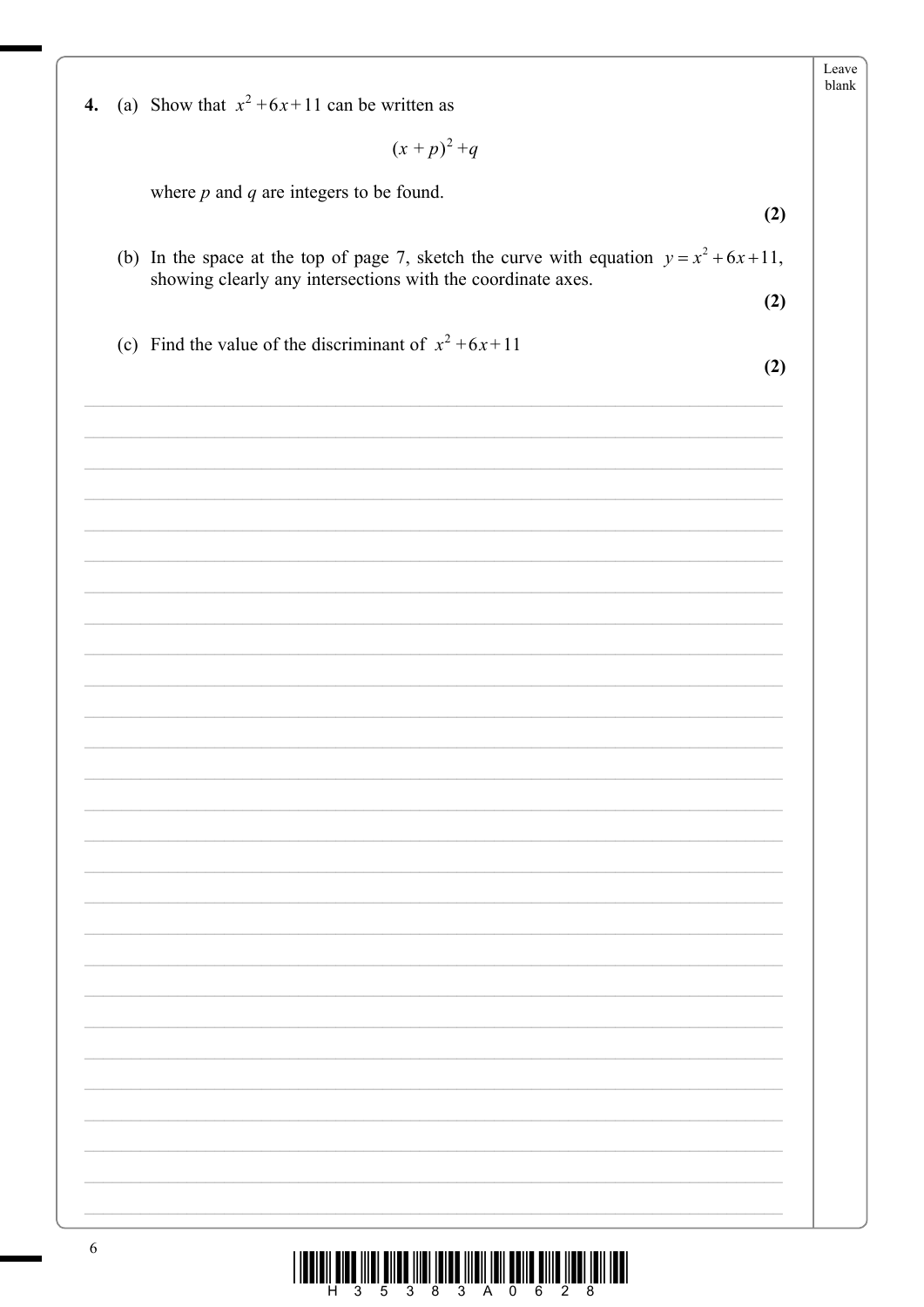| $\boldsymbol{7}$<br>Turn ov |
|-----------------------------|
| (Total 6 marks)             |
| $ Q_4 $                     |
|                             |
|                             |
|                             |
|                             |
|                             |
|                             |
|                             |
|                             |
|                             |
|                             |
|                             |
|                             |
|                             |
|                             |
|                             |
|                             |
|                             |

**Question 4 continued** 

Leave blank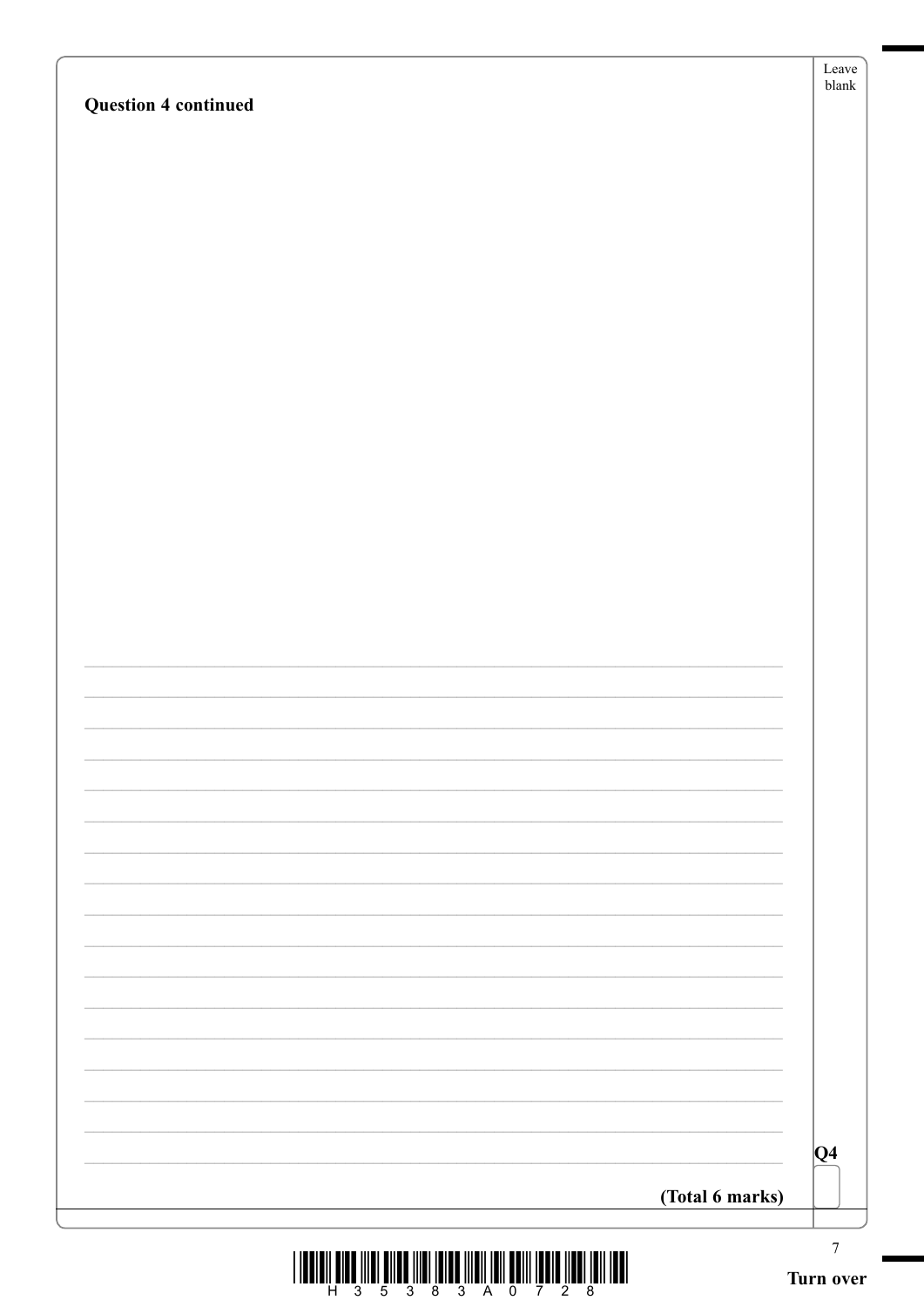|                                                                                                                       | Leave<br>blank |
|-----------------------------------------------------------------------------------------------------------------------|----------------|
| 5. A sequence of positive numbers is defined by                                                                       |                |
|                                                                                                                       |                |
| $a_{n+1} = \sqrt{(a_n^2 + 3)}, \quad n \ge 1,$                                                                        |                |
| $a_1 = 2$                                                                                                             |                |
|                                                                                                                       |                |
| (a) Find $a_2$ and $a_3$ , leaving your answers in surd form.<br>(2)                                                  |                |
|                                                                                                                       |                |
| (b) Show that $a_5 = 4$                                                                                               |                |
| (2)                                                                                                                   |                |
|                                                                                                                       |                |
|                                                                                                                       |                |
|                                                                                                                       |                |
|                                                                                                                       |                |
| <u> 1989 - Johann John Stoff, deutscher Stoffen und der Stoffen und der Stoffen und der Stoffen und der Stoffen u</u> |                |
|                                                                                                                       |                |
|                                                                                                                       |                |
| <u> 1989 - Andrea Santa Andrea Andrea Andrea Andrea Andrea Andrea Andrea Andrea Andrea Andrea Andrea Andrea Andr</u>  |                |
|                                                                                                                       |                |
|                                                                                                                       |                |
|                                                                                                                       |                |
| <u> 1989 - Johann Stoff, amerikansk politiker (* 1908)</u>                                                            |                |
|                                                                                                                       |                |
|                                                                                                                       |                |
|                                                                                                                       |                |
|                                                                                                                       |                |
|                                                                                                                       |                |
|                                                                                                                       |                |
|                                                                                                                       |                |
|                                                                                                                       |                |
|                                                                                                                       |                |
|                                                                                                                       |                |
|                                                                                                                       |                |
|                                                                                                                       |                |
|                                                                                                                       |                |
|                                                                                                                       |                |
|                                                                                                                       |                |
|                                                                                                                       |                |
|                                                                                                                       |                |
|                                                                                                                       |                |
| $\mathbf{Q}$                                                                                                          |                |

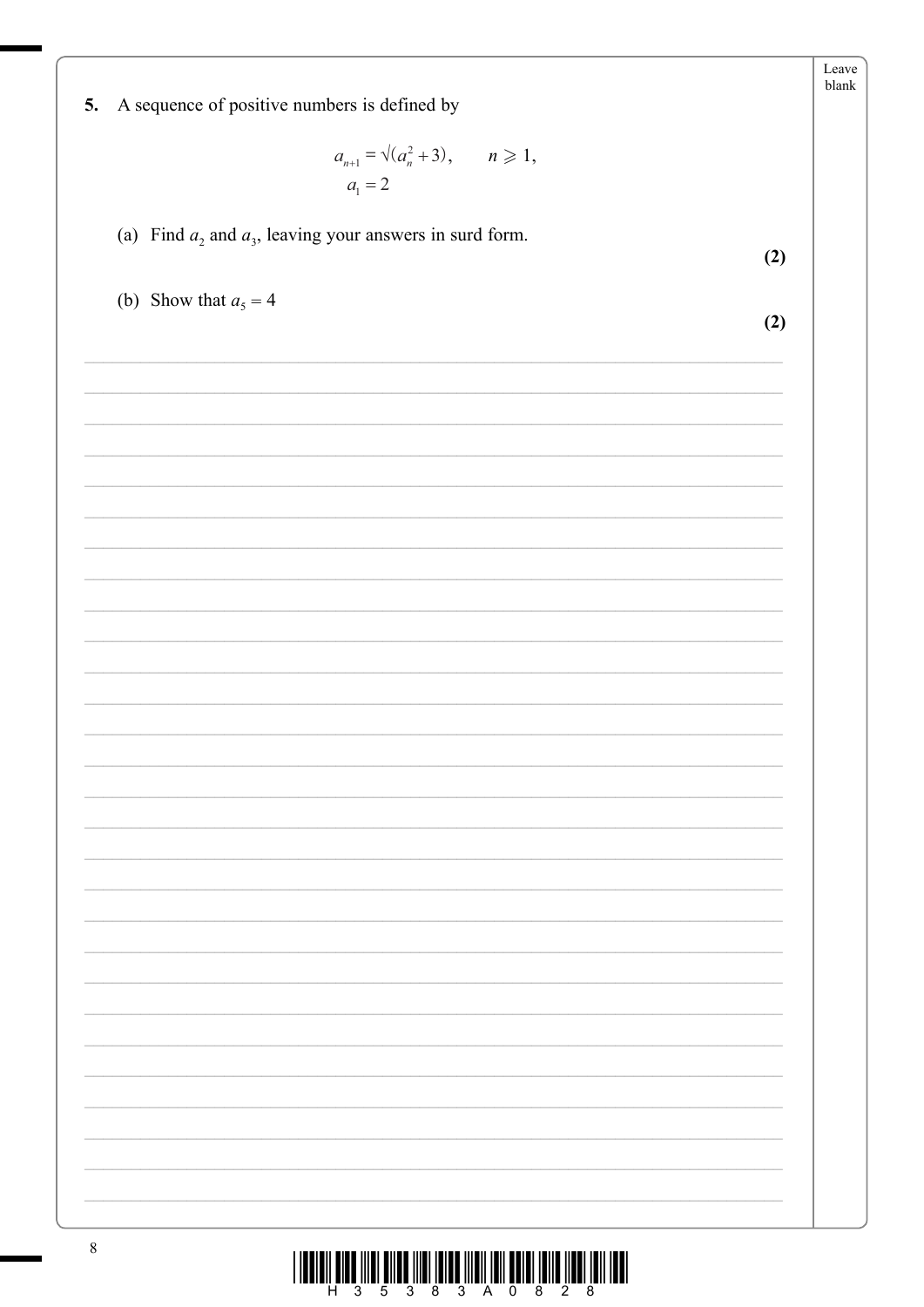|                             | Leave<br>blank            |
|-----------------------------|---------------------------|
| <b>Question 5 continued</b> |                           |
|                             |                           |
|                             |                           |
|                             |                           |
|                             |                           |
|                             |                           |
|                             |                           |
|                             |                           |
|                             |                           |
|                             |                           |
|                             |                           |
|                             |                           |
|                             |                           |
|                             |                           |
|                             |                           |
|                             |                           |
|                             |                           |
|                             |                           |
|                             |                           |
|                             |                           |
|                             |                           |
|                             |                           |
|                             |                           |
|                             |                           |
|                             |                           |
|                             | Q5                        |
| (Total 4 marks)             |                           |
|                             | $\mathbf{9}$<br>Turn over |

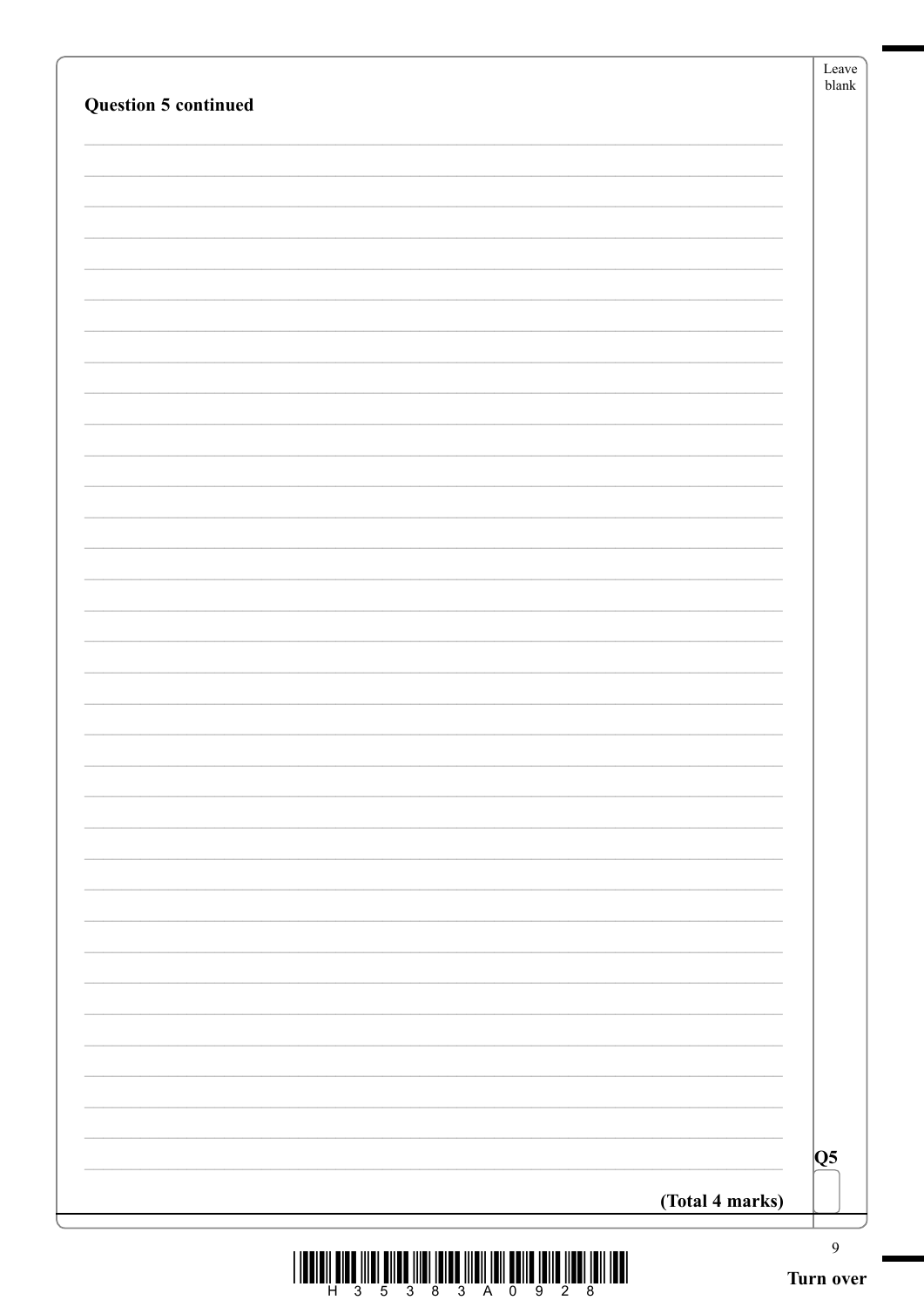



**Figure 1**

Figure 1 shows a sketch of the curve with equation  $y = f(x)$ . The curve has a maximum point *A* at  $(-2, 3)$  and a minimum point *B* at  $(3, -5)$ .

On separate diagrams sketch the curve with equation

(a) 
$$
y = f(x+3)
$$
  
\n(b)  $y = 2f(x)$  (3)

On each diagram show clearly the coordinates of the maximum and minimum points.

The graph of  $y = f(x) + a$  has a minimum at (3, 0), where *a* is a constant.

(c) Write down the value of *a*.

**(1)**

**(3)**

Leave blank

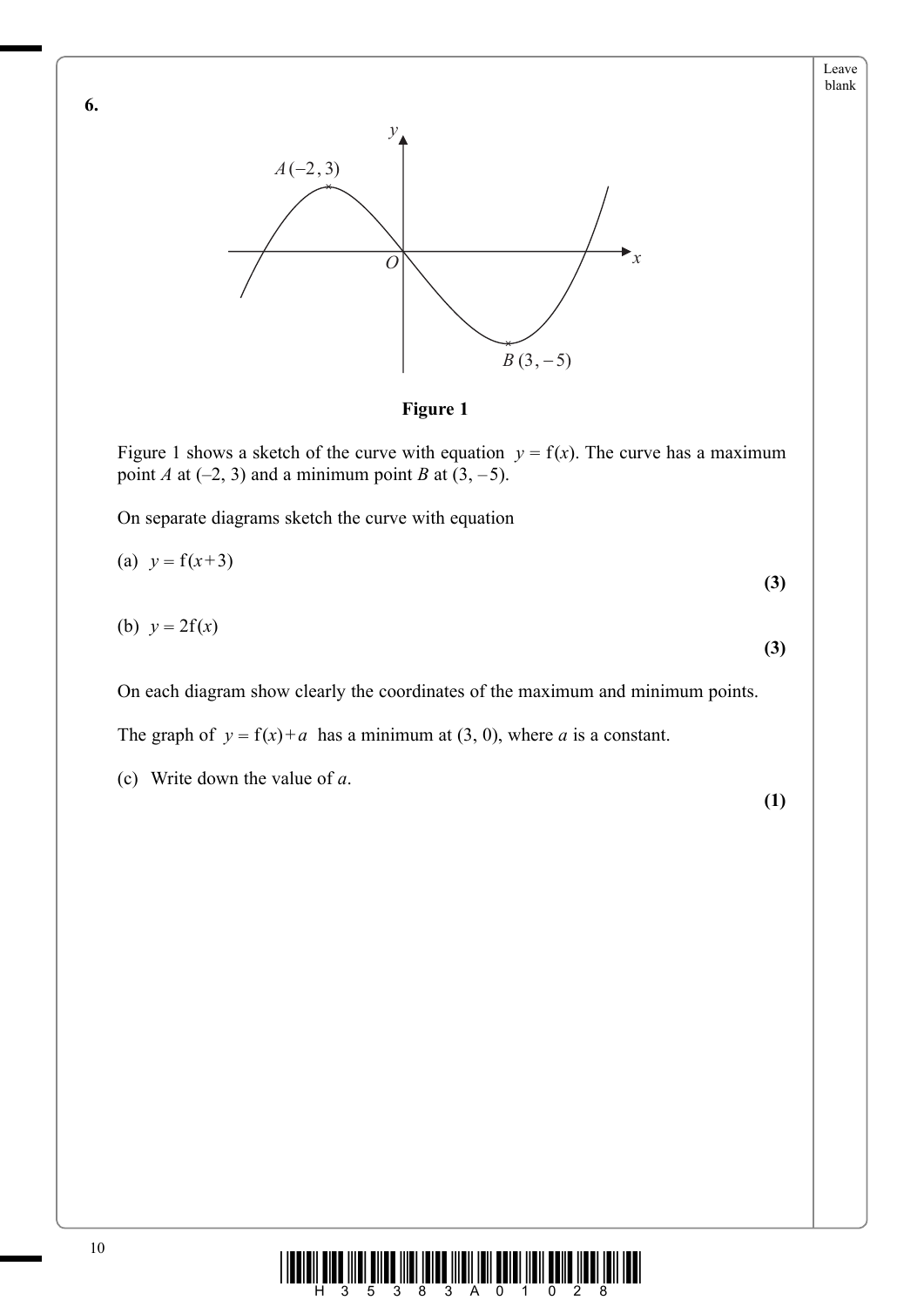|  |  | <b>Question 6 continued</b> |
|--|--|-----------------------------|
|--|--|-----------------------------|

| Leave |
|-------|
| blank |

|  |  |  | 5 3 8 3 A 0 1 1 |  |  |  |
|--|--|--|-----------------|--|--|--|

 $\overline{\overline{\mathbf{Q6}}}$ 

(Total 7 marks)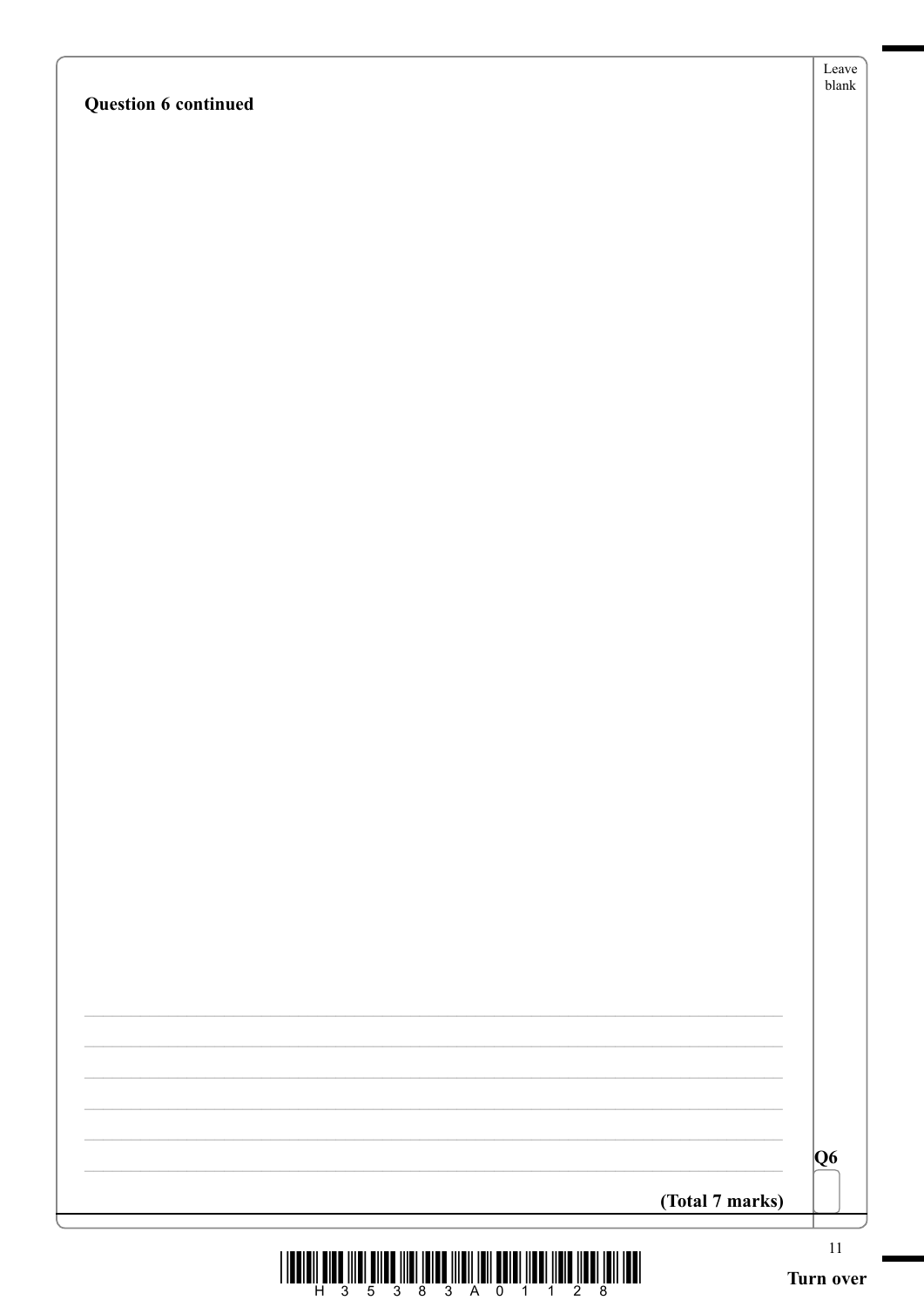7. Given that  
\n
$$
y = 8x^2 - 4\sqrt{x} + \frac{3x^2 + 2}{x}, \quad x > 0
$$
\nfind  $\frac{dy}{dx}$ .  
\n(6)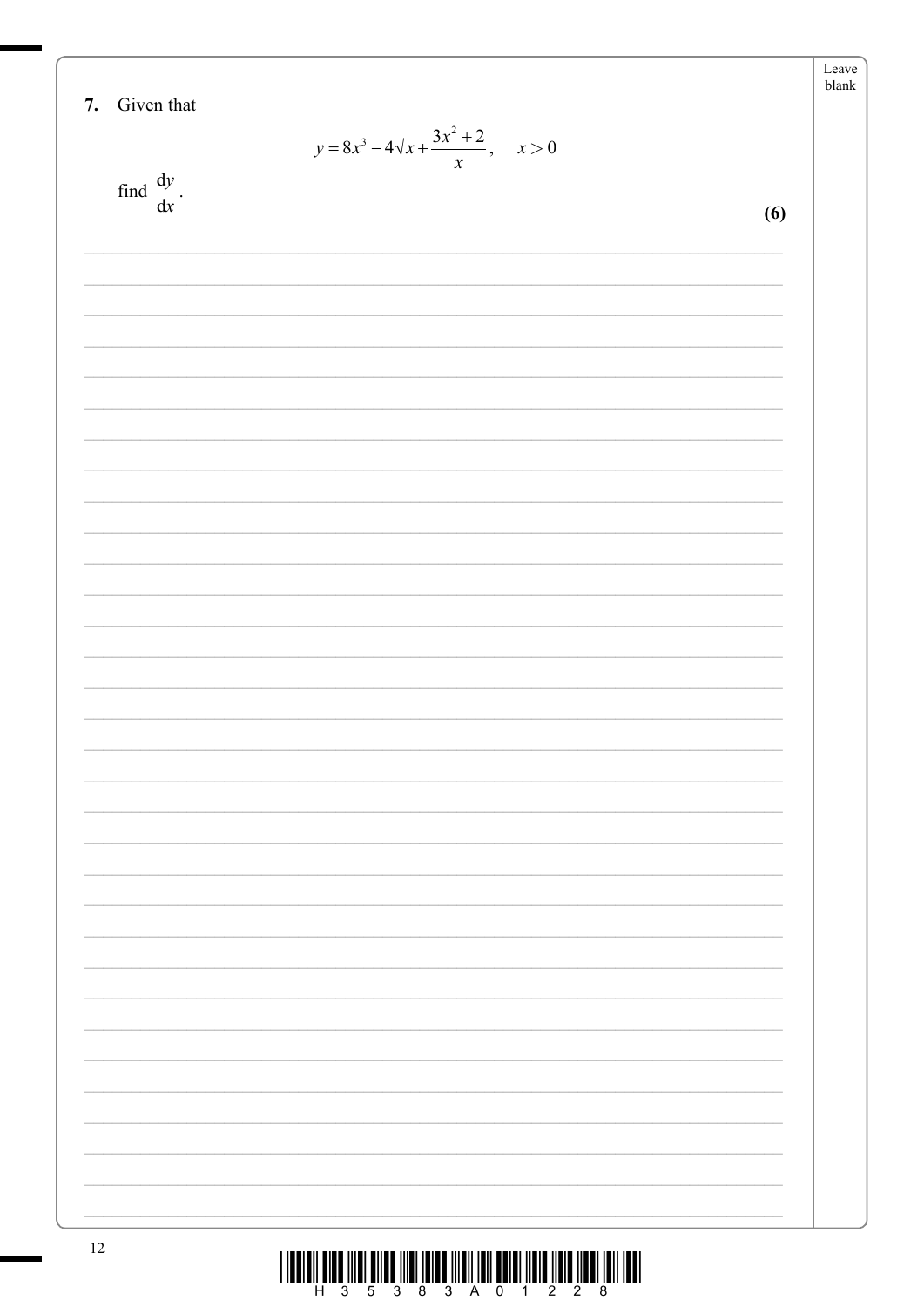| <b>Question 7 continued</b> |                 | Leave<br>$\ensuremath{\textrm{blank}}$ |
|-----------------------------|-----------------|----------------------------------------|
|                             |                 |                                        |
|                             |                 |                                        |
|                             |                 |                                        |
|                             |                 |                                        |
|                             |                 |                                        |
|                             |                 |                                        |
|                             |                 |                                        |
|                             |                 |                                        |
|                             |                 |                                        |
|                             |                 |                                        |
|                             |                 |                                        |
|                             |                 |                                        |
|                             |                 |                                        |
|                             |                 |                                        |
|                             |                 |                                        |
|                             |                 |                                        |
|                             |                 |                                        |
|                             |                 |                                        |
|                             |                 |                                        |
|                             |                 |                                        |
|                             |                 |                                        |
|                             |                 |                                        |
|                             |                 |                                        |
|                             |                 |                                        |
|                             |                 |                                        |
|                             |                 |                                        |
|                             |                 |                                        |
|                             |                 |                                        |
|                             |                 |                                        |
|                             |                 | Q7                                     |
|                             | (Total 6 marks) |                                        |
|                             |                 |                                        |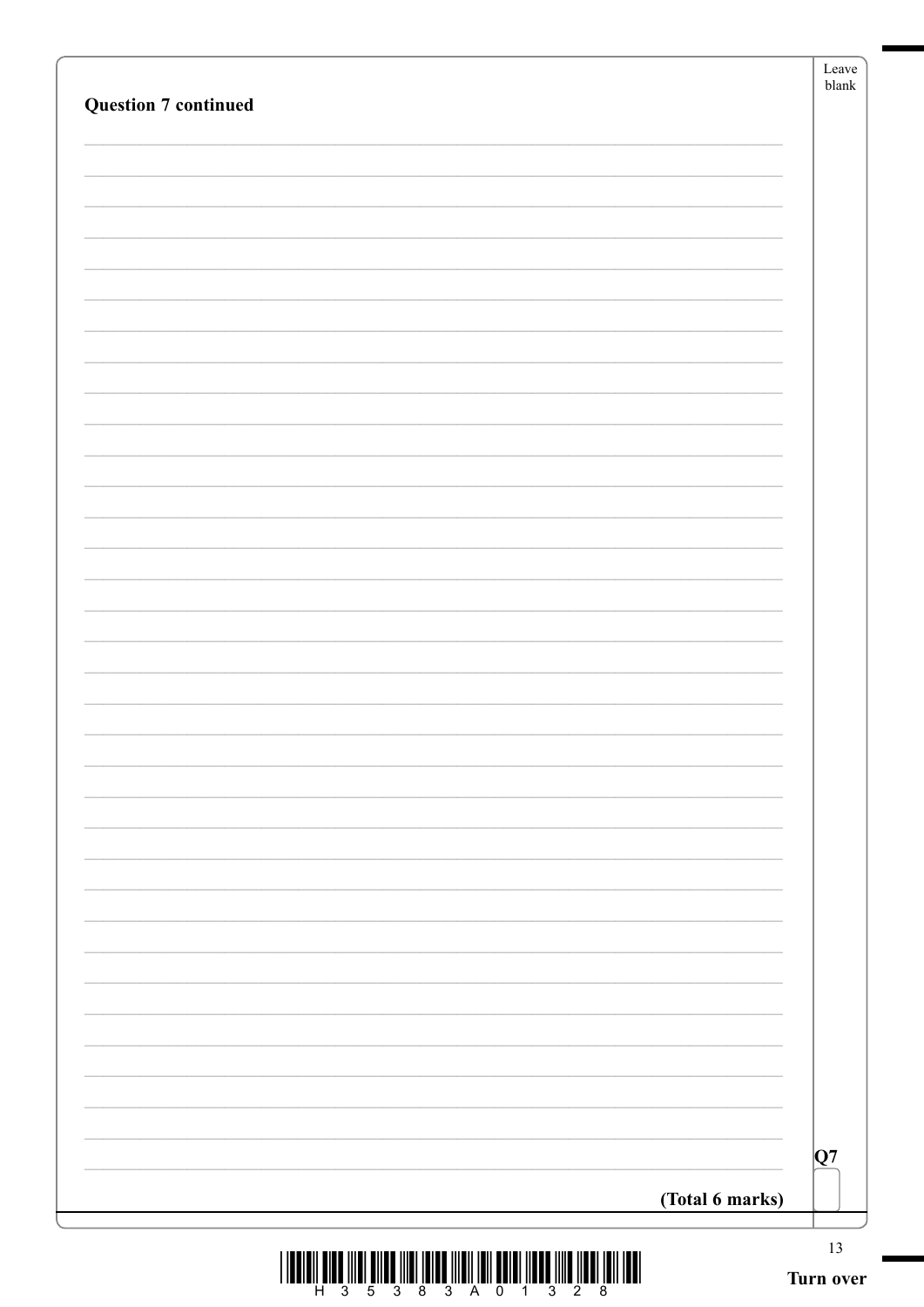|    |                                                                                                                                                   | Leave<br>blank |
|----|---------------------------------------------------------------------------------------------------------------------------------------------------|----------------|
| 8. | (a) Find an equation of the line joining $A(7, 4)$ and $B(2, 0)$ , giving your answer in the<br>form $ax+by+c=0$ , where a, b and c are integers. |                |
|    |                                                                                                                                                   | (3)            |
|    | (b) Find the length of $AB$ , leaving your answer in surd form.                                                                                   |                |
|    |                                                                                                                                                   | (2)            |
|    | The point C has coordinates (2, t), where $t > 0$ , and $AC = AB$ .                                                                               |                |
|    | (c) Find the value of $t$ .                                                                                                                       |                |
|    |                                                                                                                                                   | (1)            |
|    | (d) Find the area of triangle $ABC$ .                                                                                                             |                |
|    |                                                                                                                                                   | (2)            |
|    |                                                                                                                                                   |                |
|    |                                                                                                                                                   |                |
|    |                                                                                                                                                   |                |
|    |                                                                                                                                                   |                |
|    |                                                                                                                                                   |                |
|    |                                                                                                                                                   |                |
|    |                                                                                                                                                   |                |
|    |                                                                                                                                                   |                |
|    |                                                                                                                                                   |                |
|    |                                                                                                                                                   |                |
|    |                                                                                                                                                   |                |
|    |                                                                                                                                                   |                |
|    |                                                                                                                                                   |                |
|    |                                                                                                                                                   |                |
|    |                                                                                                                                                   |                |
|    |                                                                                                                                                   |                |
|    |                                                                                                                                                   |                |
|    |                                                                                                                                                   |                |
|    |                                                                                                                                                   |                |
|    |                                                                                                                                                   |                |
|    |                                                                                                                                                   |                |
|    |                                                                                                                                                   |                |
|    |                                                                                                                                                   |                |
|    |                                                                                                                                                   |                |
|    |                                                                                                                                                   |                |
|    |                                                                                                                                                   |                |

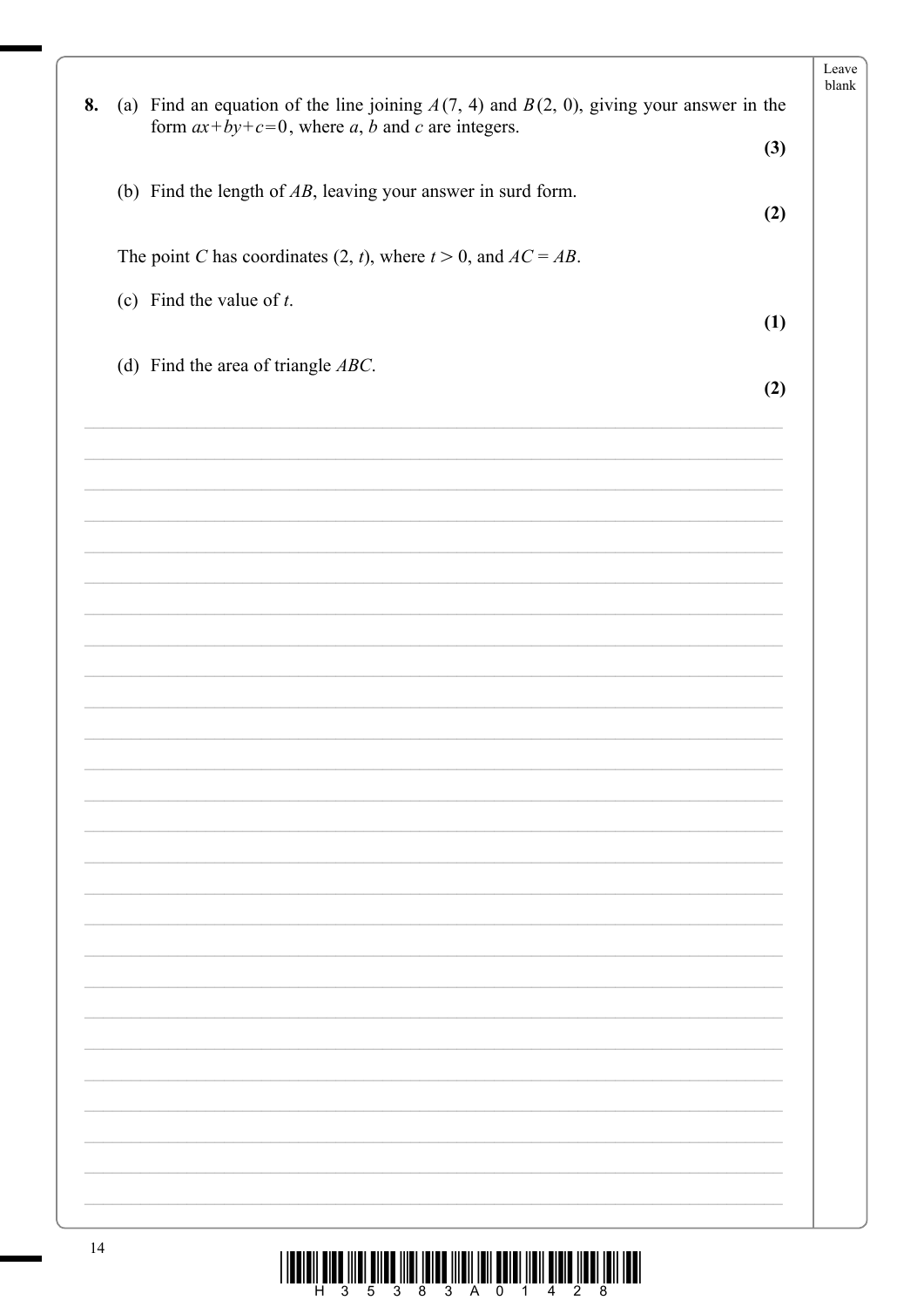| <b>Question 8 continued</b>                                                                                     | Leave<br>${\sf blank}$ |
|-----------------------------------------------------------------------------------------------------------------|------------------------|
|                                                                                                                 |                        |
|                                                                                                                 |                        |
|                                                                                                                 |                        |
|                                                                                                                 |                        |
|                                                                                                                 |                        |
|                                                                                                                 |                        |
|                                                                                                                 |                        |
|                                                                                                                 |                        |
|                                                                                                                 |                        |
|                                                                                                                 |                        |
|                                                                                                                 |                        |
|                                                                                                                 |                        |
|                                                                                                                 |                        |
|                                                                                                                 |                        |
|                                                                                                                 |                        |
|                                                                                                                 |                        |
|                                                                                                                 |                        |
|                                                                                                                 |                        |
|                                                                                                                 |                        |
|                                                                                                                 |                        |
|                                                                                                                 |                        |
|                                                                                                                 |                        |
|                                                                                                                 |                        |
|                                                                                                                 |                        |
|                                                                                                                 |                        |
|                                                                                                                 |                        |
|                                                                                                                 |                        |
|                                                                                                                 |                        |
|                                                                                                                 |                        |
|                                                                                                                 |                        |
|                                                                                                                 |                        |
| THE THE THE REPORT OF THE REPORT OF THE REPORT OF THE REPORT OF THE REPORT OF THE THE REPORT OF THE REPORT OF T | $15\,$                 |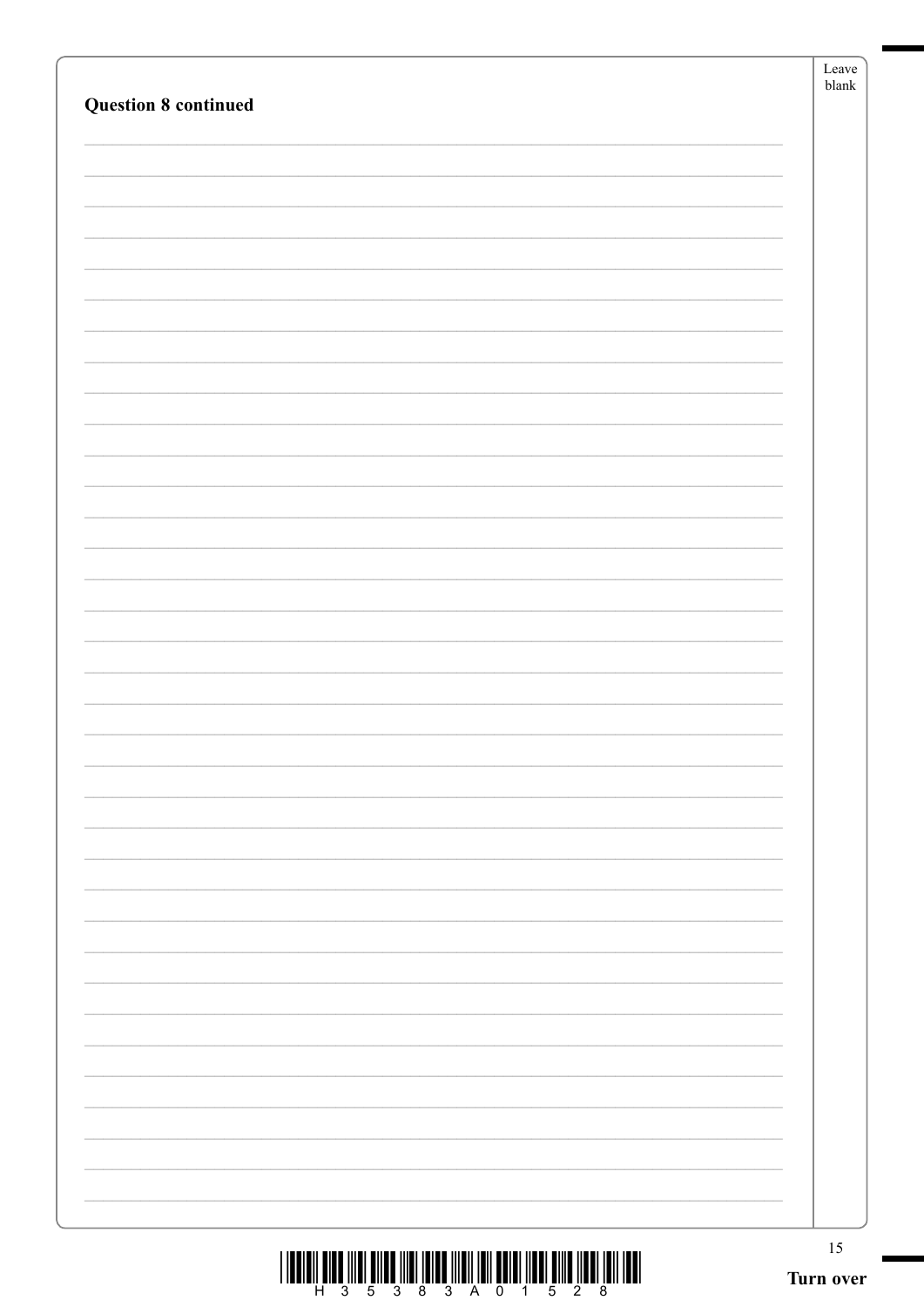| <b>Question 8 continued</b> | Leave<br>blank |
|-----------------------------|----------------|
|                             |                |
|                             |                |
|                             |                |
|                             |                |
|                             |                |
|                             |                |
|                             |                |
|                             |                |
|                             |                |
|                             |                |
|                             |                |
|                             |                |
|                             |                |
|                             |                |
|                             |                |
|                             |                |
|                             |                |
|                             |                |
|                             |                |
|                             |                |
|                             |                |
|                             |                |
|                             |                |
|                             |                |
|                             |                |
|                             |                |
|                             |                |
|                             |                |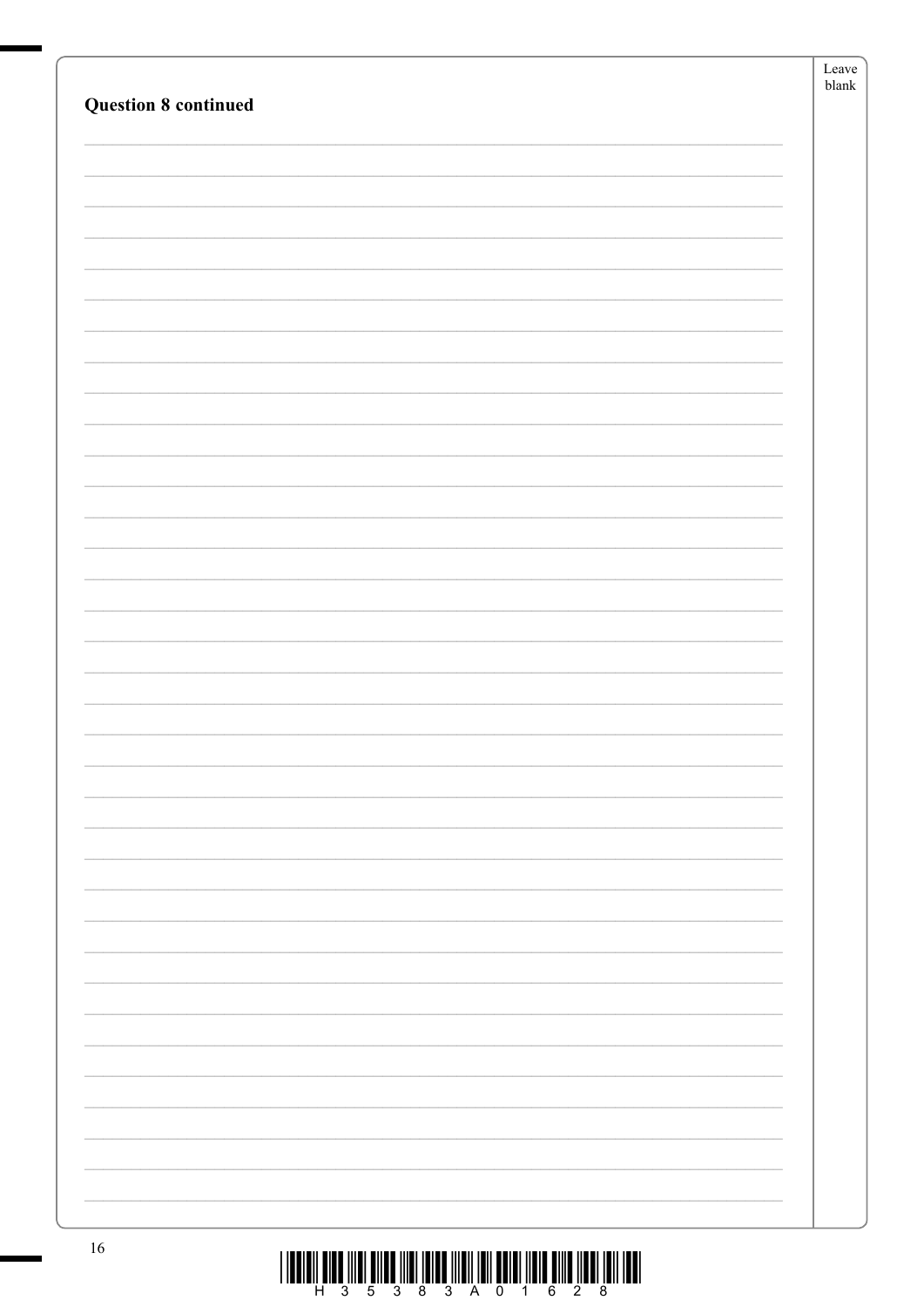| <b>Question 8 continued</b> |                 | Leave<br>${\sf blank}$ |
|-----------------------------|-----------------|------------------------|
|                             |                 |                        |
|                             |                 |                        |
|                             |                 |                        |
|                             |                 |                        |
|                             |                 |                        |
|                             |                 |                        |
|                             |                 |                        |
|                             |                 |                        |
|                             |                 |                        |
|                             |                 |                        |
|                             |                 |                        |
|                             |                 |                        |
|                             |                 |                        |
|                             |                 |                        |
|                             |                 |                        |
|                             |                 |                        |
|                             |                 |                        |
|                             |                 |                        |
|                             |                 |                        |
|                             |                 |                        |
|                             |                 |                        |
|                             |                 |                        |
|                             |                 |                        |
|                             |                 |                        |
|                             |                 |                        |
|                             |                 |                        |
|                             |                 |                        |
|                             |                 |                        |
|                             |                 |                        |
|                             |                 |                        |
|                             |                 |                        |
|                             |                 | Q <sub>8</sub>         |
|                             | (Total 8 marks) |                        |
|                             |                 |                        |

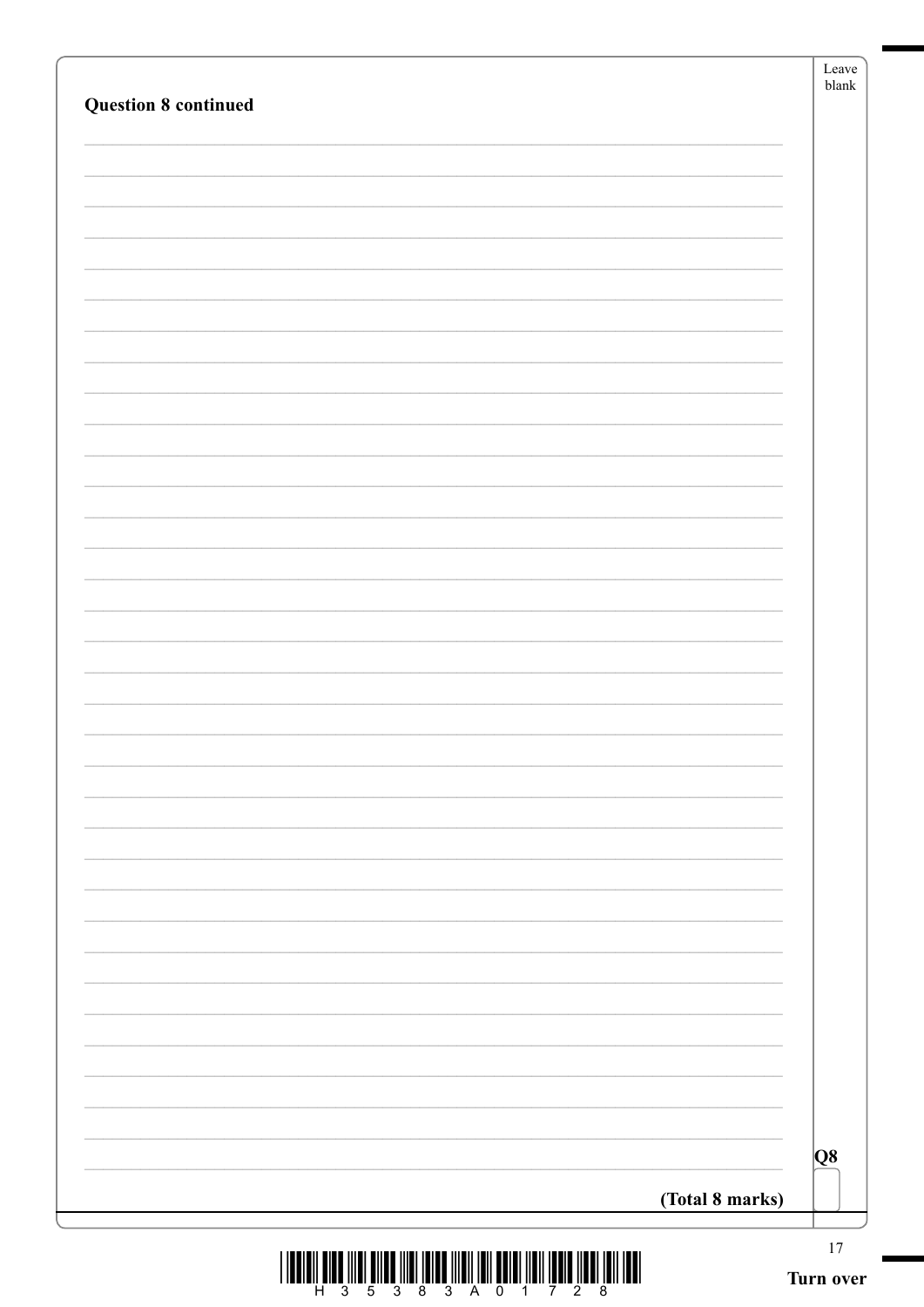| 9. | A farmer has a pay scheme to keep fruit pickers working throughout the 30 day season.<br>He pays £a for their first day, £(a+d) for their second day, £(a+2d) for their third day,<br>and so on, thus increasing the daily payment by £d for each extra day they work. | Leave<br>blank |
|----|------------------------------------------------------------------------------------------------------------------------------------------------------------------------------------------------------------------------------------------------------------------------|----------------|
|    | A picker who works for all 30 days will earn £40.75 on the final day.                                                                                                                                                                                                  |                |
|    | (a) Use this information to form an equation in $a$ and $d$ .<br>(2)                                                                                                                                                                                                   |                |
|    | A picker who works for all 30 days will earn a total of £1005                                                                                                                                                                                                          |                |
|    | (b) Show that $15(a+40.75) = 1005$<br>(2)                                                                                                                                                                                                                              |                |
|    | (c) Hence find the value of $a$ and the value of $d$ .<br>(4)                                                                                                                                                                                                          |                |
|    |                                                                                                                                                                                                                                                                        |                |
|    |                                                                                                                                                                                                                                                                        |                |
|    |                                                                                                                                                                                                                                                                        |                |
|    |                                                                                                                                                                                                                                                                        |                |
|    |                                                                                                                                                                                                                                                                        |                |
|    |                                                                                                                                                                                                                                                                        |                |
|    |                                                                                                                                                                                                                                                                        |                |
|    |                                                                                                                                                                                                                                                                        |                |
|    |                                                                                                                                                                                                                                                                        |                |
|    |                                                                                                                                                                                                                                                                        |                |
|    |                                                                                                                                                                                                                                                                        |                |
|    |                                                                                                                                                                                                                                                                        |                |
|    |                                                                                                                                                                                                                                                                        |                |

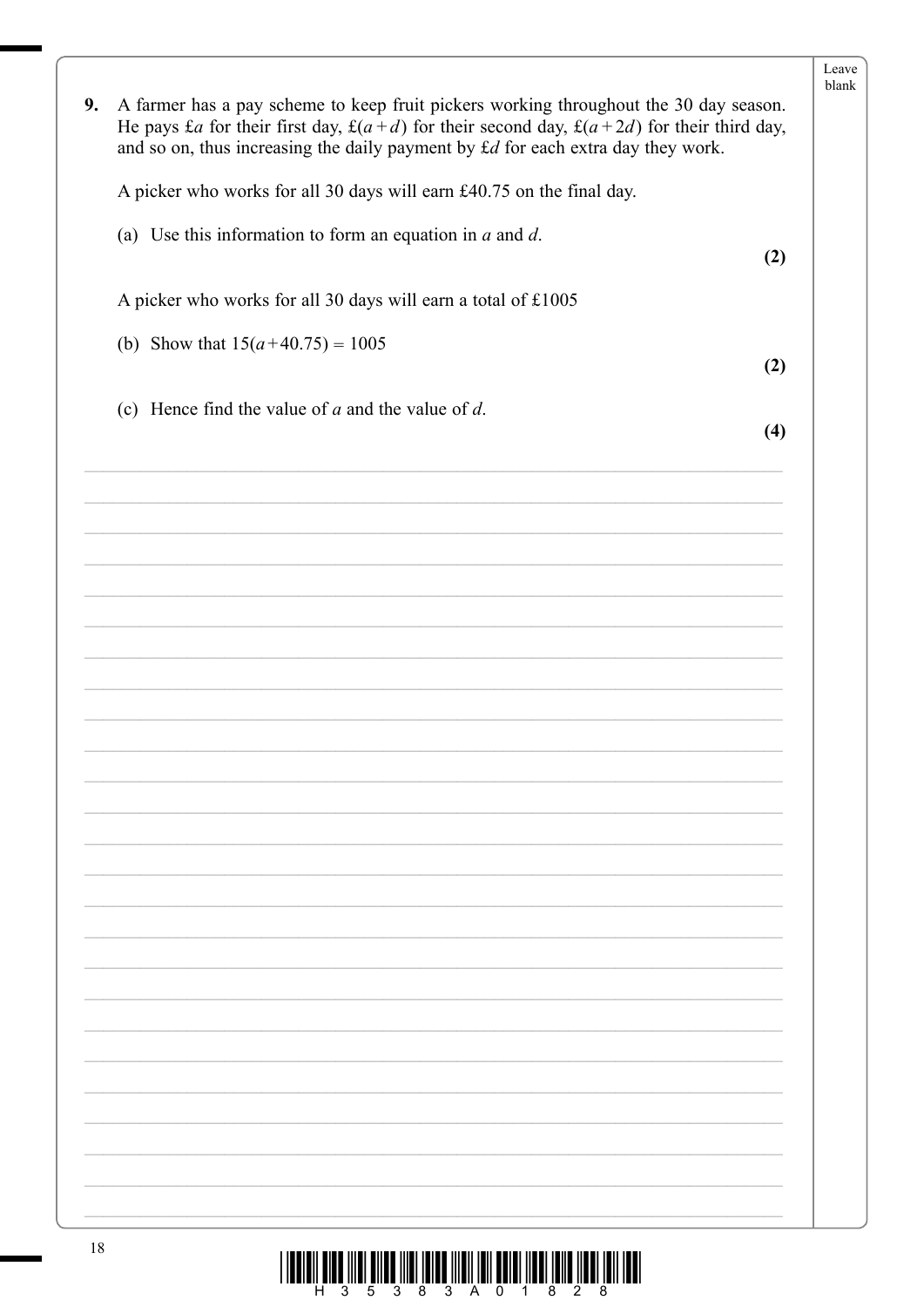| <b>Question 9 continued</b> |  |
|-----------------------------|--|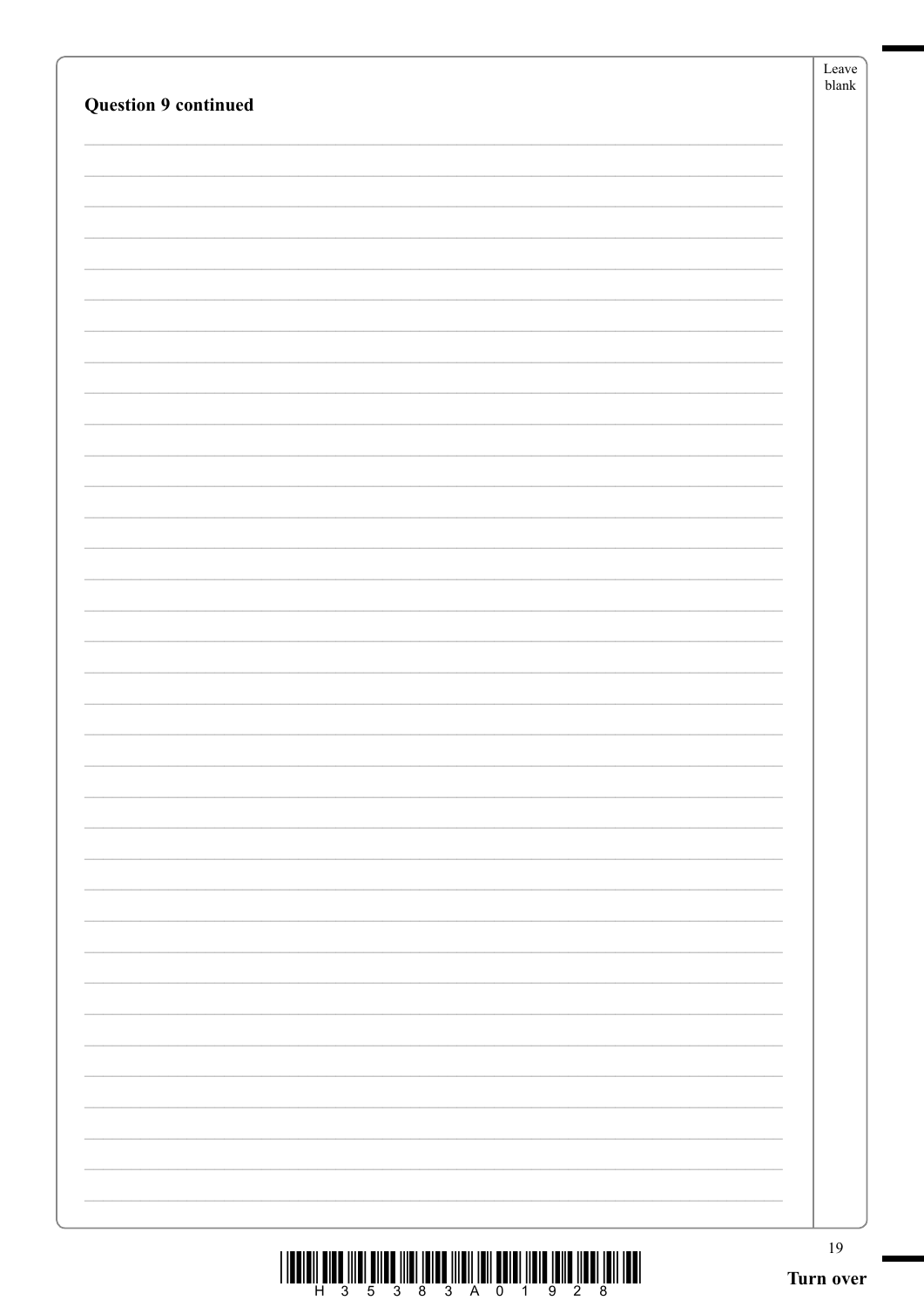| <b>Question 9 continued</b> | Leave<br>blank |
|-----------------------------|----------------|
|                             |                |
|                             |                |
|                             |                |
|                             |                |
|                             |                |
|                             |                |
|                             |                |
|                             |                |
|                             |                |
|                             |                |
|                             |                |
|                             |                |
|                             |                |
|                             |                |
|                             |                |
|                             |                |
|                             |                |
|                             |                |
|                             |                |
|                             |                |
|                             |                |
|                             |                |
|                             |                |
|                             |                |
|                             |                |
|                             |                |
|                             |                |
|                             |                |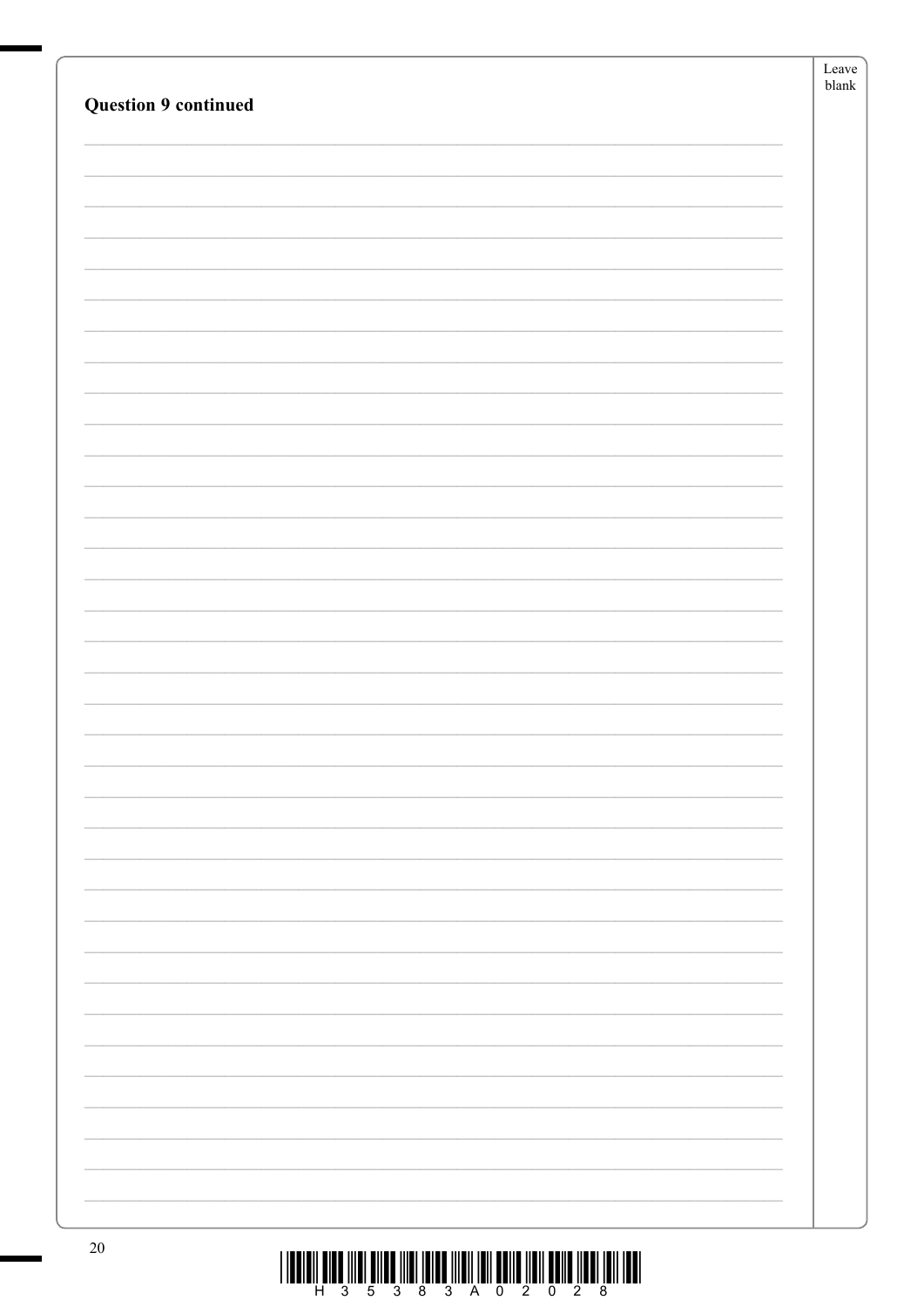|                             | Leave<br>blank  |
|-----------------------------|-----------------|
| <b>Question 9 continued</b> |                 |
|                             |                 |
|                             |                 |
|                             |                 |
|                             |                 |
|                             |                 |
|                             |                 |
|                             |                 |
|                             |                 |
|                             |                 |
|                             |                 |
|                             |                 |
|                             |                 |
|                             |                 |
|                             |                 |
|                             |                 |
|                             |                 |
|                             |                 |
|                             |                 |
|                             |                 |
|                             |                 |
|                             |                 |
|                             |                 |
|                             |                 |
|                             |                 |
|                             |                 |
|                             |                 |
|                             |                 |
|                             |                 |
|                             | $\overline{Q}9$ |
| (Total 8 marks)             |                 |
|                             | $21\,$          |

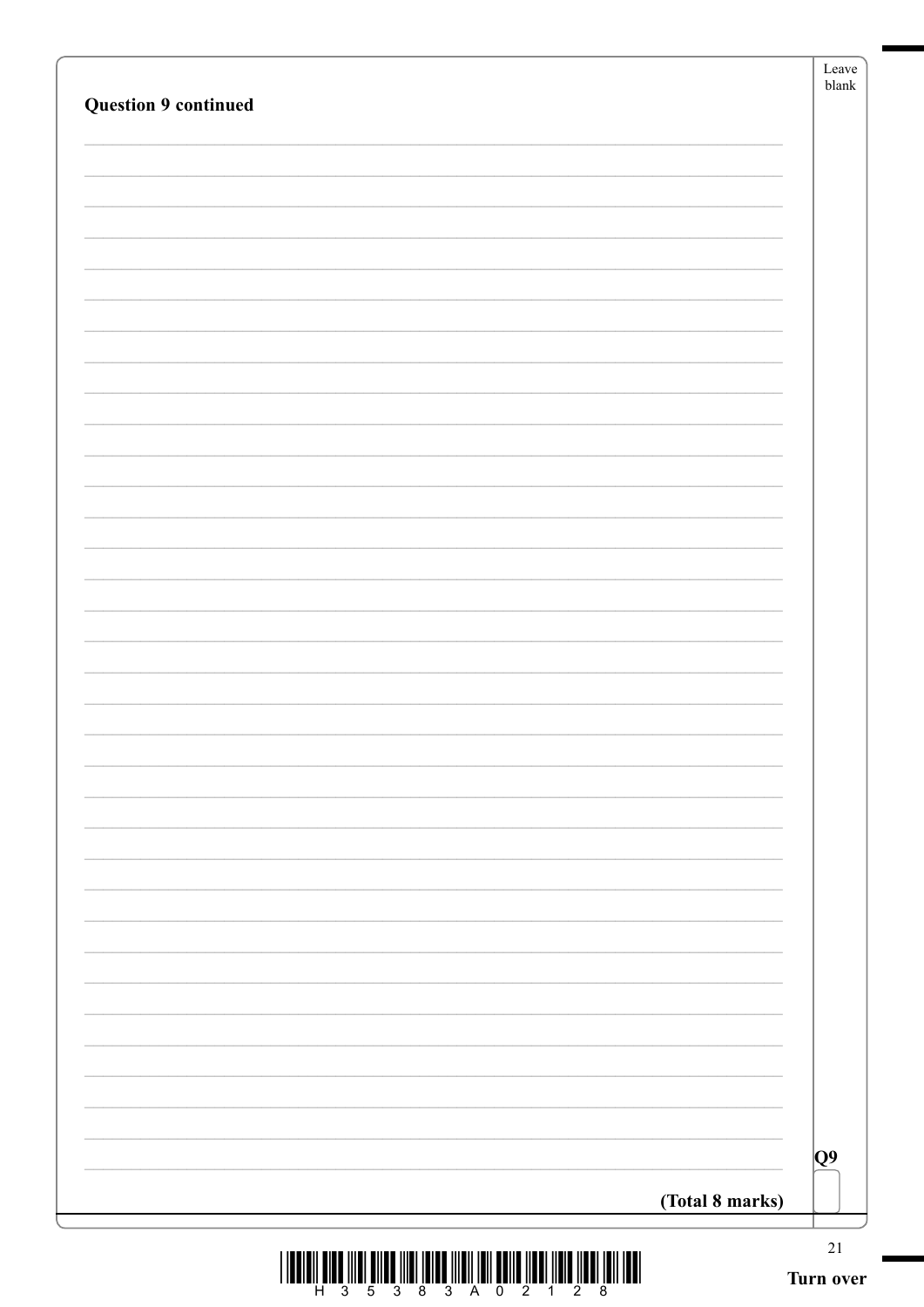**10.** (a) On the axes below sketch the graphs of

$$
(i) \quad y = x(4-x)
$$

(ii) 
$$
y = x^2(7-x)
$$

 showing clearly the coordinates of the points where the curves cross the coordinate axes.

(b) Show that the *x*-coordinates of the points of intersection of

$$
y = x(4-x)
$$
 and  $y = x^2(7-x)$ 

are given by the solutions to the equation  $x(x^2 - 8x + 4) = 0$ 

**(3)**

**(5)**

Leave blank

The point *A* lies on both of the curves and the *x* and *y* coordinates of *A* are both positive.

(c) Find the exact coordinates of *A*, leaving your answer in the form  $(p+q\sqrt{3}, r+s\sqrt{3})$ , where *p*, *q*, *r* and *s* are integers.

**(7)**



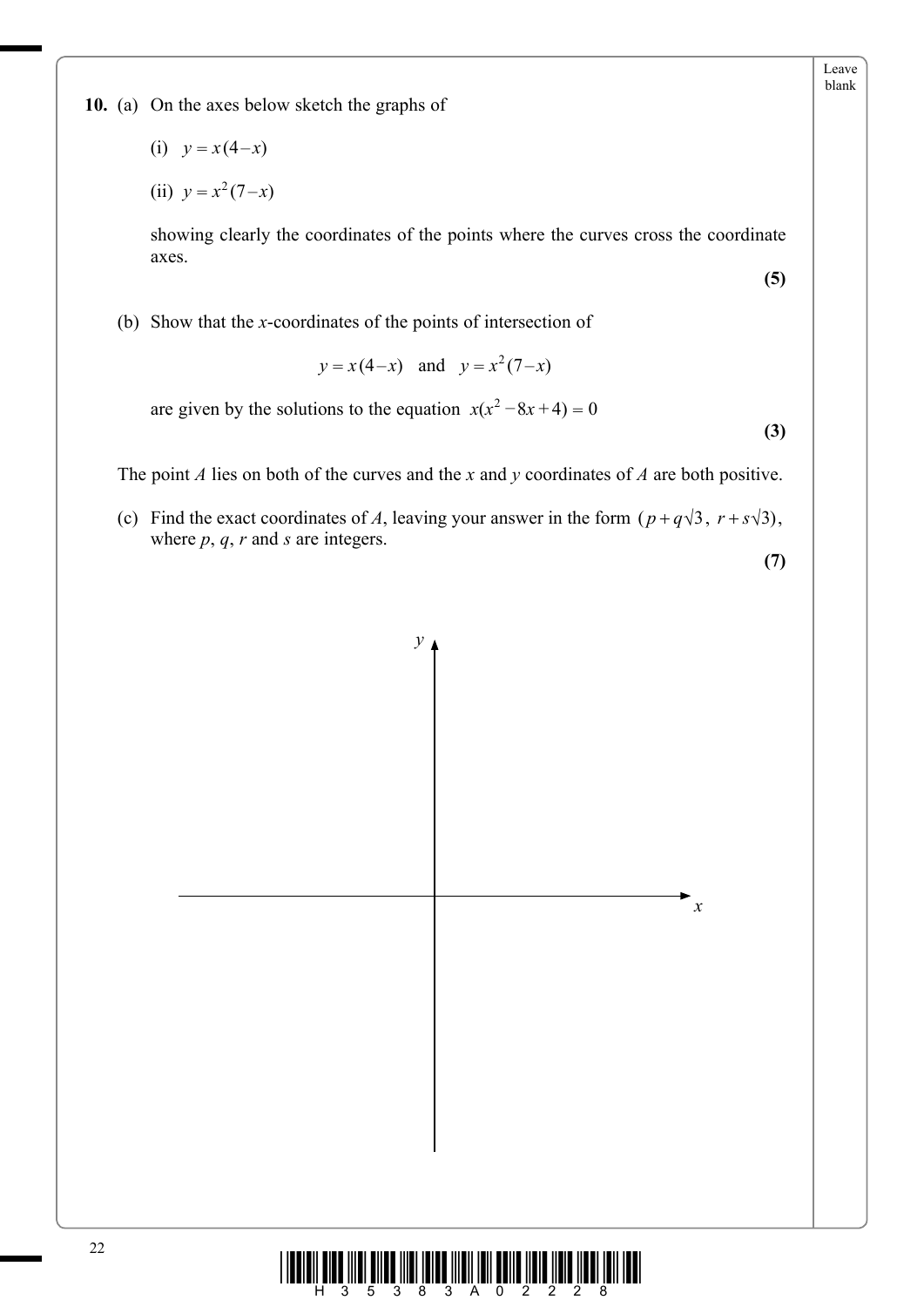| Question 10 continued                                                                                                                                                                                                                                                                                                                                                                                                             | Leave<br>${\sf blank}$ |
|-----------------------------------------------------------------------------------------------------------------------------------------------------------------------------------------------------------------------------------------------------------------------------------------------------------------------------------------------------------------------------------------------------------------------------------|------------------------|
|                                                                                                                                                                                                                                                                                                                                                                                                                                   |                        |
|                                                                                                                                                                                                                                                                                                                                                                                                                                   |                        |
|                                                                                                                                                                                                                                                                                                                                                                                                                                   |                        |
|                                                                                                                                                                                                                                                                                                                                                                                                                                   |                        |
|                                                                                                                                                                                                                                                                                                                                                                                                                                   |                        |
|                                                                                                                                                                                                                                                                                                                                                                                                                                   |                        |
|                                                                                                                                                                                                                                                                                                                                                                                                                                   |                        |
| $  \bm{\mathsf{H}}  \bm{\mathsf{H}}  \bm{\mathsf{H}}  \bm{\mathsf{H}}  \bm{\mathsf{H}}  \bm{\mathsf{H}}  \bm{\mathsf{H}}  \bm{\mathsf{H}}  \bm{\mathsf{H}}  \bm{\mathsf{H}}  \bm{\mathsf{H}}  \bm{\mathsf{H}}  \bm{\mathsf{H}}  \bm{\mathsf{H}}  \bm{\mathsf{H}}  \bm{\mathsf{H}}  \bm{\mathsf{H}}  \bm{\mathsf{H}}  \bm{\mathsf{H}}  \bm{\mathsf{H}}  \bm{\mathsf{H}}  \bm{\mathsf{H}}  \bm{\mathsf{H}}  \bm{\mathsf{H}}  \bm{\$ | 23<br>Turn over        |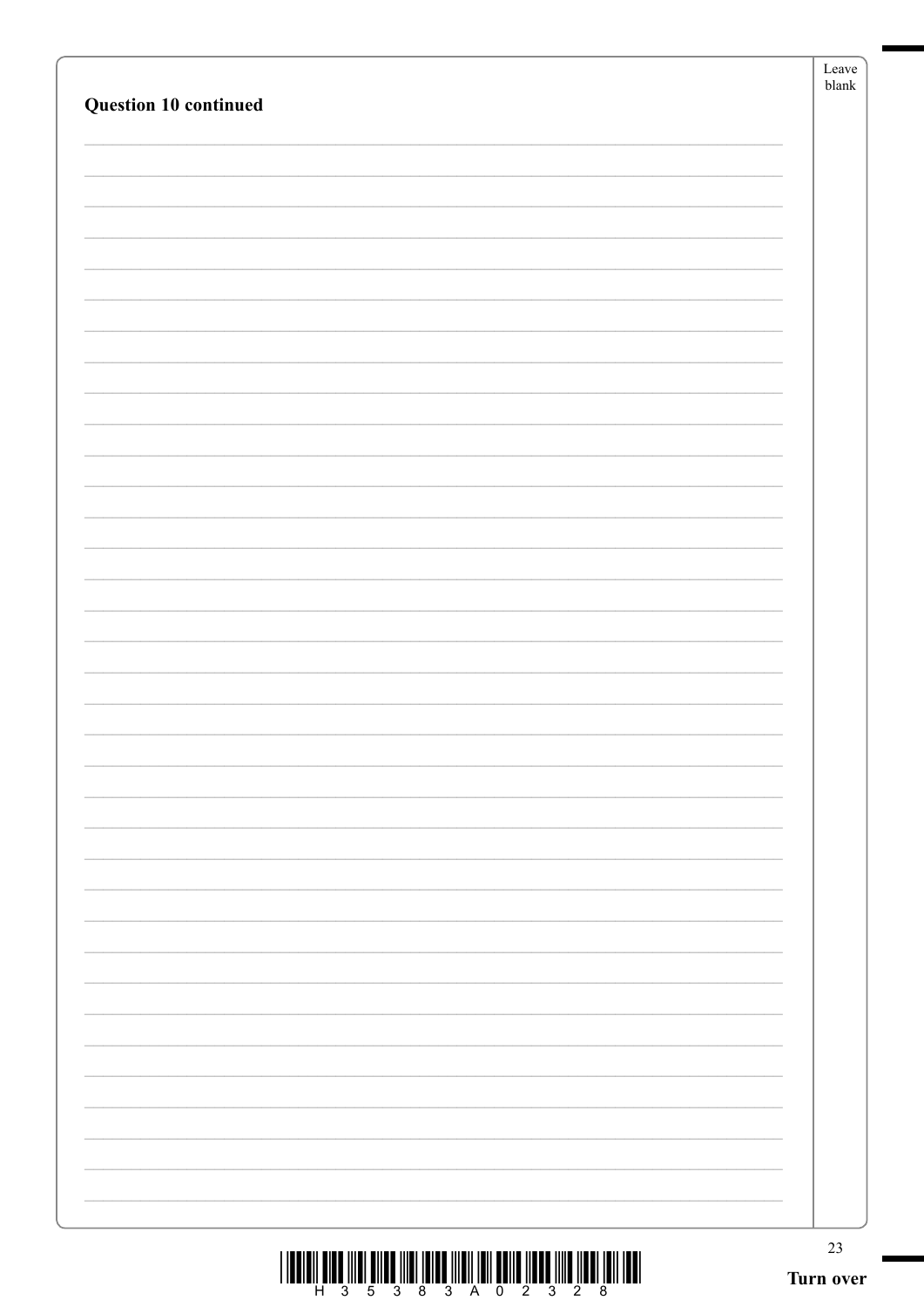|                       | Leave         |
|-----------------------|---------------|
| Question 10 continued | ${\sf blank}$ |
|                       |               |
|                       |               |
|                       |               |
|                       |               |
|                       |               |
|                       |               |
|                       |               |
|                       |               |
|                       |               |
|                       |               |
|                       |               |
|                       |               |
|                       |               |
|                       |               |
|                       |               |
|                       |               |
|                       |               |
|                       |               |
|                       |               |
|                       |               |
|                       |               |
|                       |               |
|                       |               |
|                       |               |
|                       |               |
|                       |               |
|                       |               |
|                       |               |
|                       |               |
|                       |               |
|                       |               |
|                       |               |
|                       |               |
|                       |               |
|                       |               |
|                       |               |
|                       |               |
|                       |               |
| Ξ.                    |               |
|                       |               |
|                       |               |
|                       |               |
|                       |               |
| $2\pi$                |               |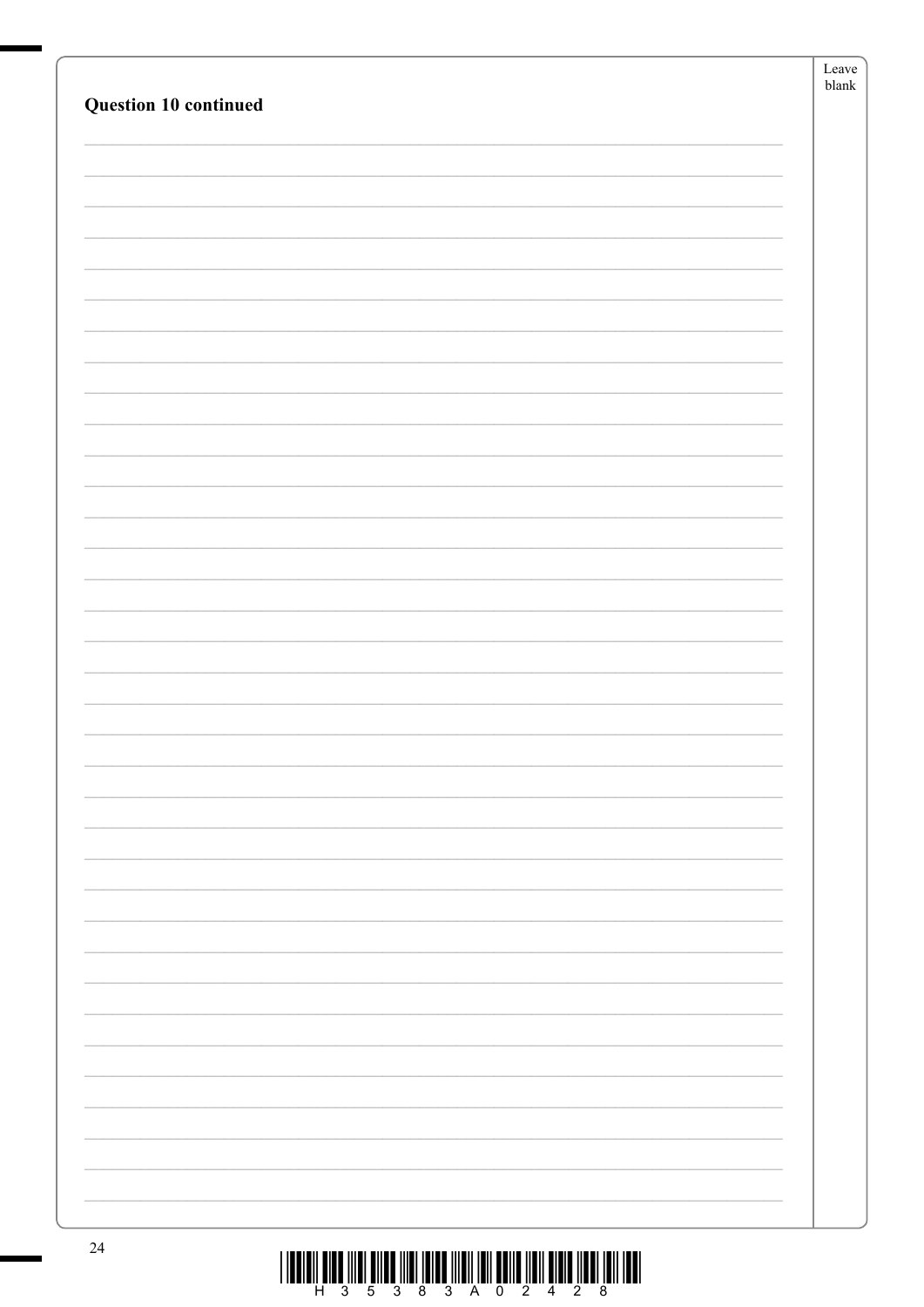| Question 10 continued | Leave<br>${\sf blank}$ |
|-----------------------|------------------------|
|                       |                        |
|                       |                        |
|                       |                        |
|                       |                        |
|                       |                        |
|                       |                        |
|                       |                        |
|                       |                        |
|                       |                        |
|                       |                        |
|                       |                        |
|                       |                        |
|                       |                        |
|                       |                        |
|                       |                        |
|                       |                        |
|                       |                        |
|                       |                        |
|                       |                        |
|                       |                        |
|                       |                        |
|                       |                        |
|                       |                        |
|                       |                        |
|                       |                        |
|                       |                        |
|                       |                        |
|                       |                        |
|                       |                        |
|                       |                        |
|                       |                        |
|                       |                        |
|                       |                        |
|                       |                        |
|                       | Q10                    |
| (Total 15 marks)      |                        |
|                       | $25\,$                 |

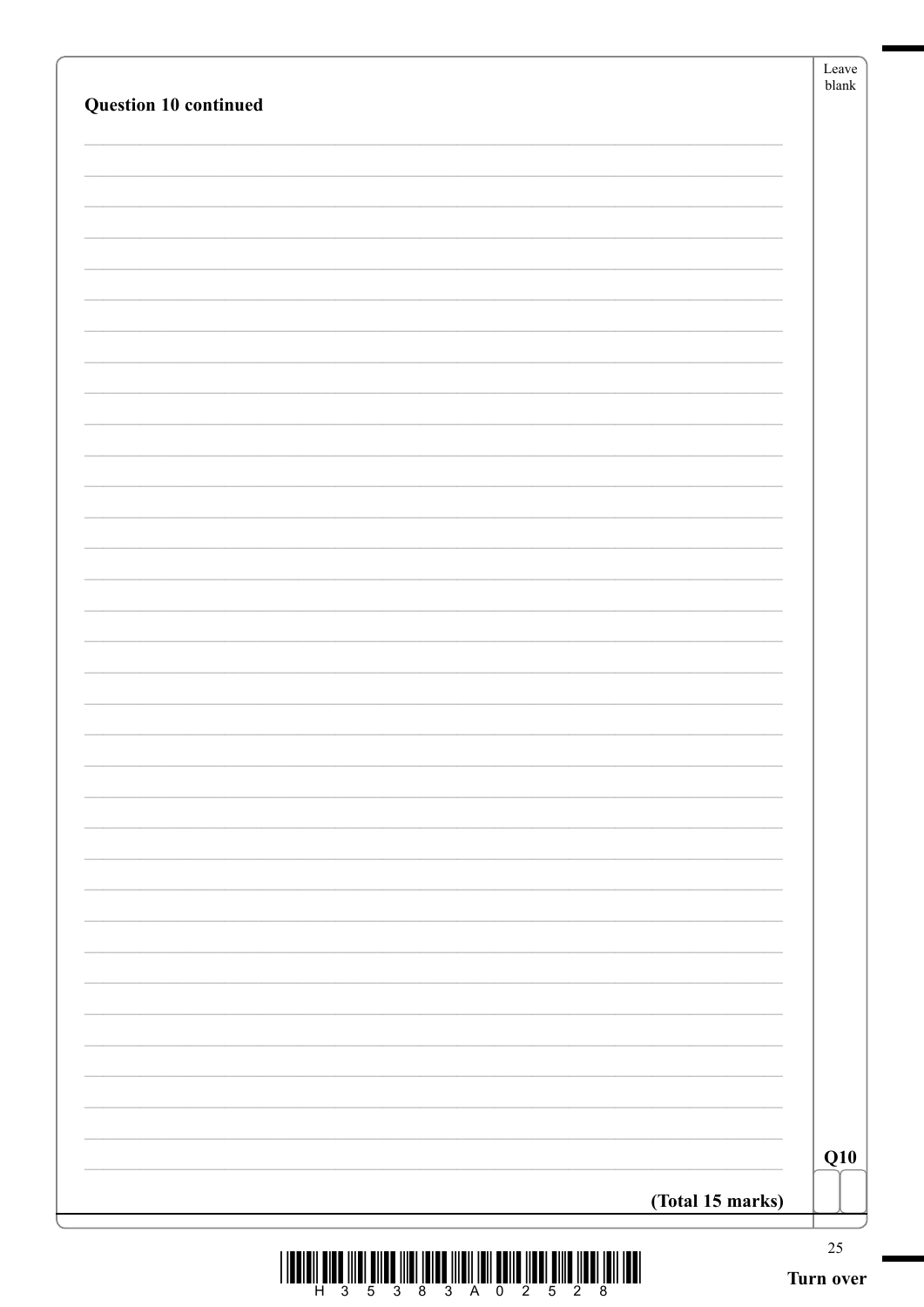$$
\frac{\mathrm{d}y}{\mathrm{d}x} = 3x - \frac{5}{\sqrt{x}} - 2
$$

Given that the point  $P(4, 5)$  lies on C, find

 $(a) f(x)$ ,

 $(5)$ 

Leave blank

(b) an equation of the tangent to  $C$  at the point  $P$ , giving your answer in the form  $ax+by+c=0$ , where a, b and c are integers.

 $(4)$ 

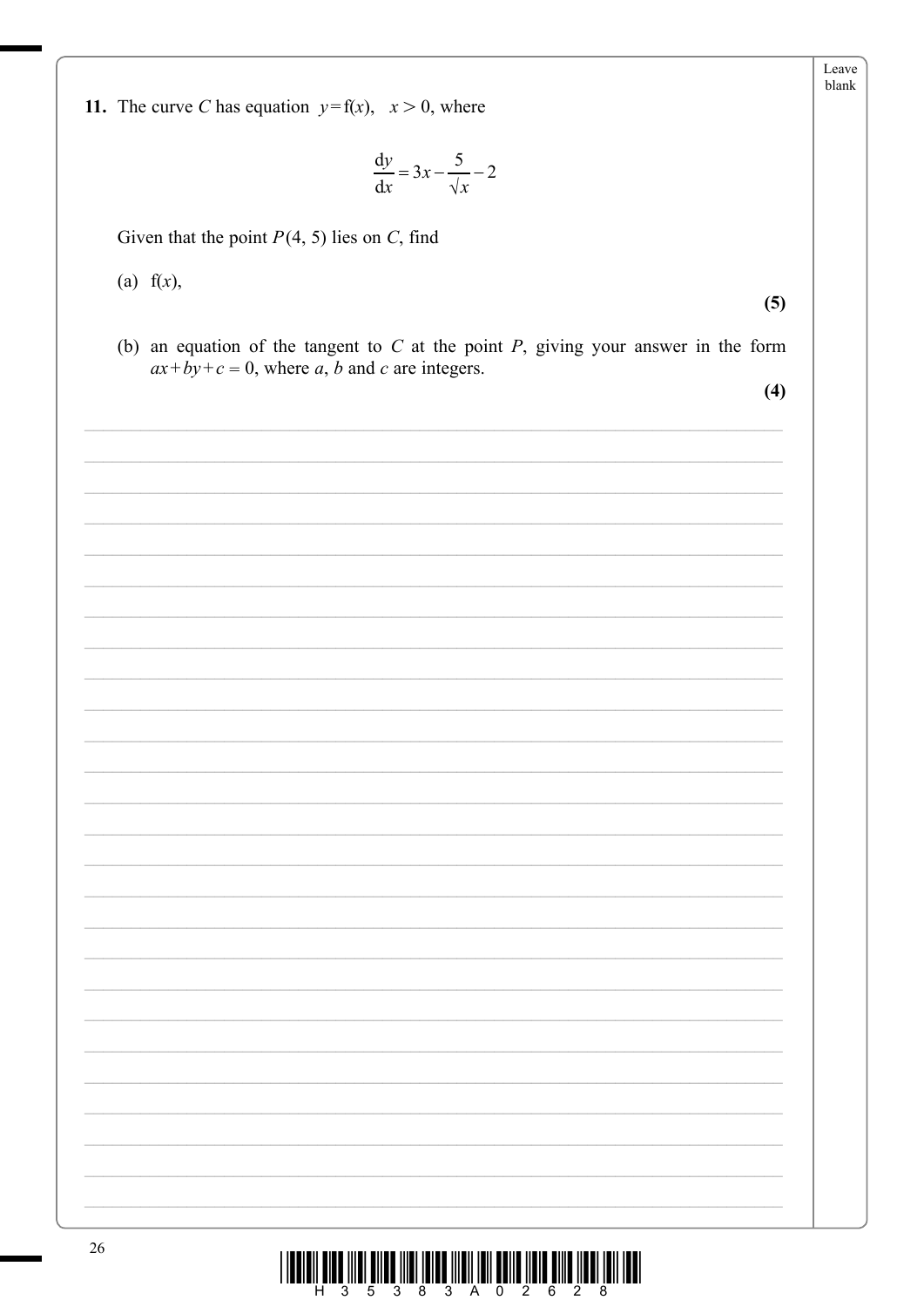|                                                                                    | ${\it Leave}$<br>${\sf blank}$ |
|------------------------------------------------------------------------------------|--------------------------------|
| Question 11 continued                                                              |                                |
|                                                                                    |                                |
|                                                                                    |                                |
|                                                                                    |                                |
|                                                                                    |                                |
|                                                                                    |                                |
|                                                                                    |                                |
|                                                                                    |                                |
|                                                                                    |                                |
|                                                                                    |                                |
|                                                                                    |                                |
|                                                                                    |                                |
|                                                                                    |                                |
|                                                                                    |                                |
|                                                                                    |                                |
|                                                                                    |                                |
|                                                                                    |                                |
|                                                                                    |                                |
|                                                                                    |                                |
|                                                                                    |                                |
|                                                                                    |                                |
|                                                                                    |                                |
|                                                                                    |                                |
|                                                                                    |                                |
|                                                                                    |                                |
|                                                                                    |                                |
|                                                                                    |                                |
|                                                                                    |                                |
|                                                                                    |                                |
|                                                                                    |                                |
|                                                                                    |                                |
|                                                                                    |                                |
|                                                                                    |                                |
|                                                                                    |                                |
| THE INCLUDED THE REAL BRACK OF THE REAL BRACK OF THE REAL BRACK OF THE REAL BRACK. | $27\,$                         |